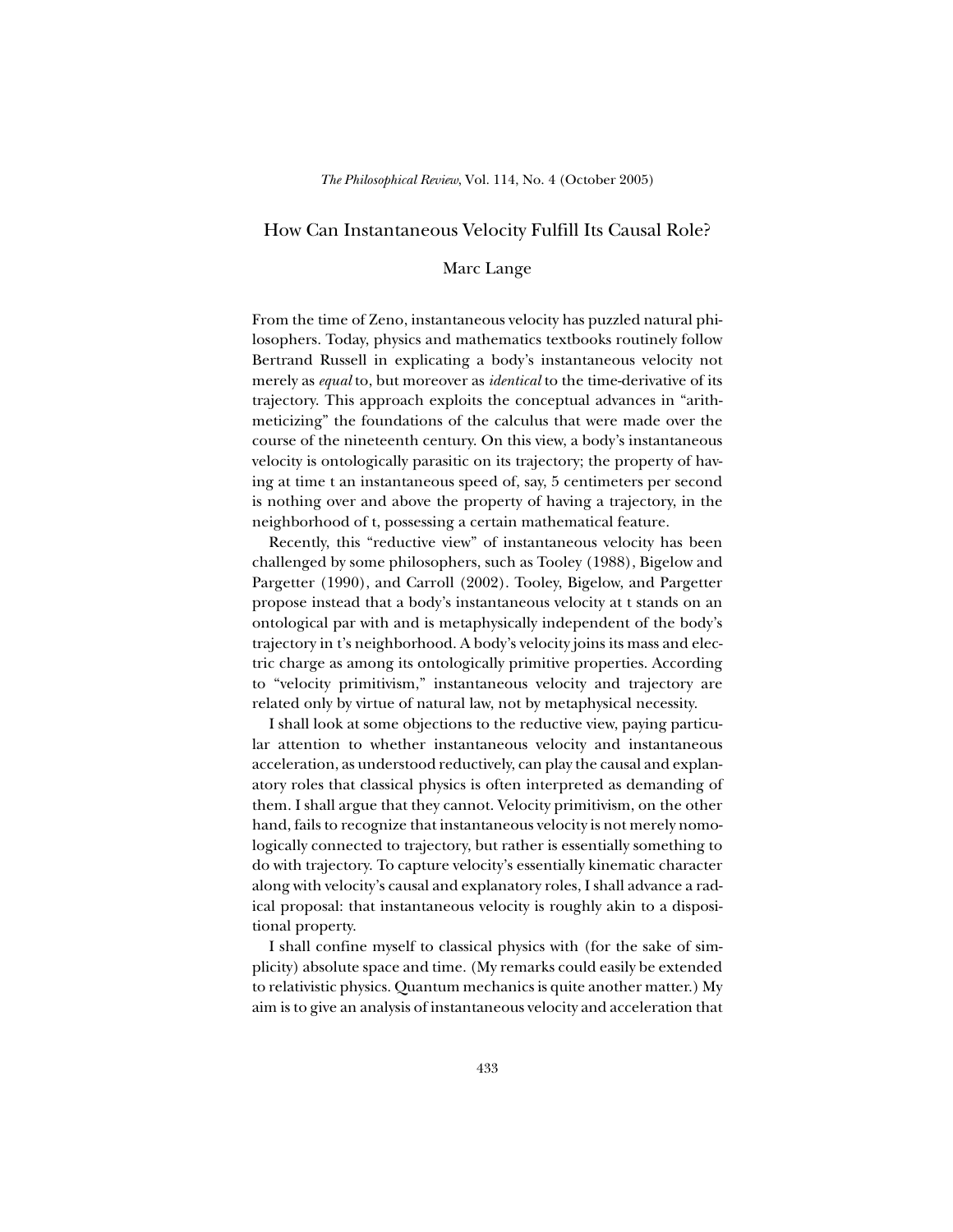respects the causal and explanatory roles traditionally ascribed to them in classical physics.

According to classical physics, every body has a definite position, velocity, and acceleration at every instant at which it exists. In particular, bodies in classical physics move in continuous trajectories; a body does not move from place to place without passing through the intervening space, and a body does not disappear at one moment and reappear only after some finite period of time has elapsed. A body's motion in classical physics is affected by outside influences (force fields, collisions) that cause the body to feel forces. The force that a body feels at a given moment affects the body's instantaneous acceleration *a* at that same moment according to Newton's second law of motion, *F* = *ma*, where *F* is the net force on the body and *m* is the body's mass. The various instantaneous accelerations that the body undergoes over the course of some period of time cumulatively change the body's instantaneous velocity from what it was at the start of that period. The body's velocity (that is, the speed and direction in which it is moving), in turn, causes the body to change its location in a certain way—that is, to follow a certain trajectory. In other words, the body's instantaneous velocity at a given moment is a cause of the path that the body subsequently takes.

Of course, a philosopher who believes that causal relations are not objective features of reality, or that it is not the business of scientific theories to describe causal relations, might regard it as no defect in the reductive account that it portrays classical instantaneous velocity and acceleration as unable to play the above causal roles. (Russell himself had a low opinion of causation, famously terming it "a relic of a bygone age" (1917, 80)). Moreover, even if a philosopher believes in the objective reality and scientific relevance of causal relations, she might nevertheless insist that classical mechanics should not be given a causal interpretation or that its correct causal interpretation portrays instantaneous velocity and acceleration as epiphenomenal rather than as playing causal roles. I shall not address these views directly. My task is merely to investigate what classical instantaneous velocity and acceleration would have to be like in order for them to play the causal and explanatory roles that classical physics is traditionally interpreted as attributing to them. On that interpretation, any difference between a body's location at one moment and its location at some later moment must have been caused by the body's having non-zero velocity at various intervening moments, any difference between a body's velocity at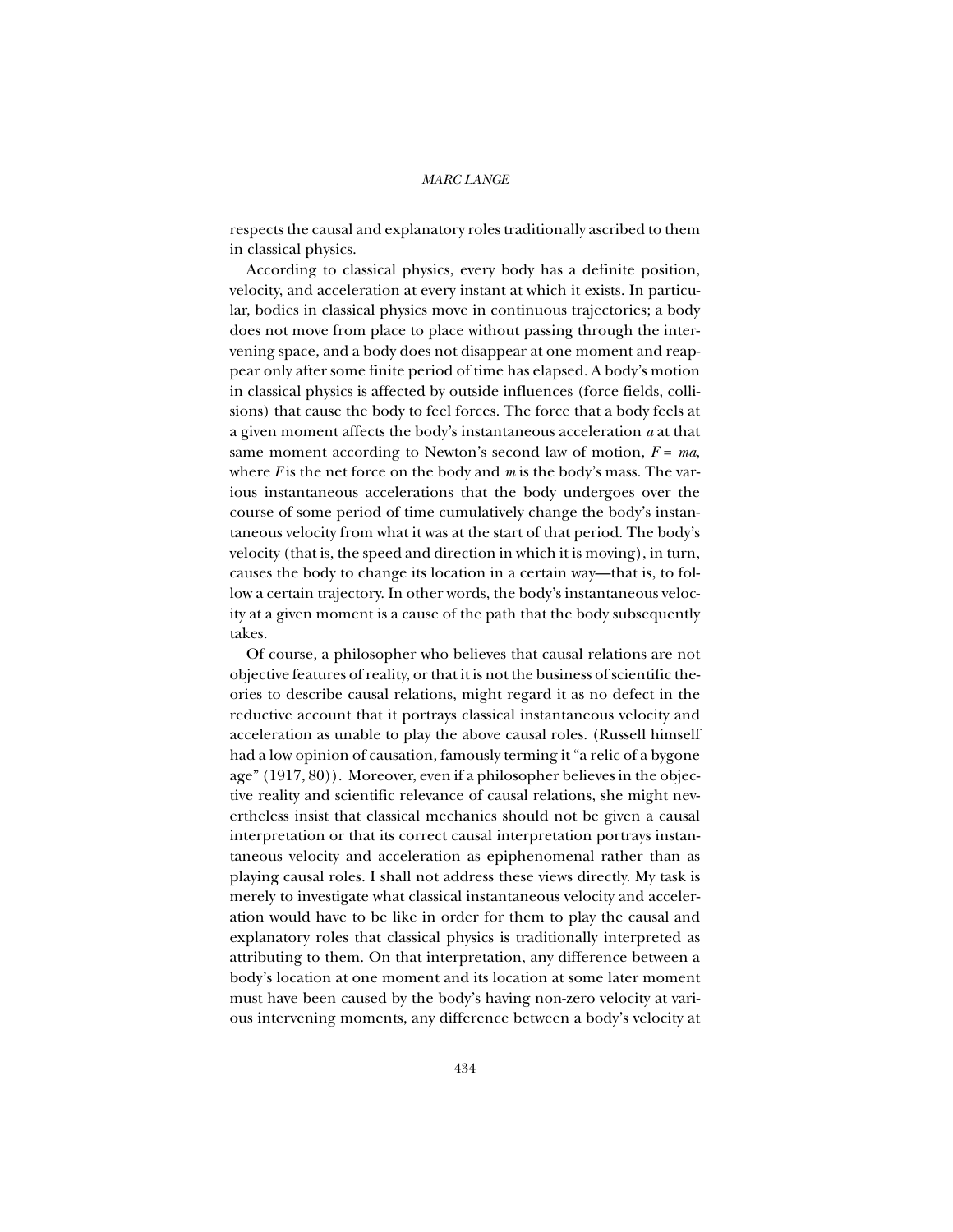one moment and its velocity at some later moment must have been caused by the body's undergoing non-zero acceleration sometime in the intervening period, and every acceleration is caused by a force.<sup>1</sup> Naturally, one way to argue that instantaneous velocity is epiphenomenal under the proper causal interpretation of classical physics, or instead to begin to argue that classical physics should not be interpreted causally at all, is to argue that there is no plausible account of classical instantaneous velocity that permits it to play the causal role that it has traditionally been assigned. I shall argue that this is not so.

My concern with motion in classical physics might seem rather narrow. It might be insisted that there are ordinary, pretheoretic notions of instantaneous velocity and acceleration that are largely independent of classical physics, and that these notions should be our concern. However, it is not entirely evident to me that there really are any such clear notions. Consider an example.2 The rise of classical physics brought with it a change in how the moon was described as moving, though not because of any change in what the moon's path through space was believed to be. Scientists employing the ancient theory of the moon (as lodged in a solid geocentric celestial sphere) characterized the moon as non-rotating as it keeps the same face toward earth.3 Newtonians, by contrast, described the moon as rotating once in the course of each revolution around earth. It is not evident to me that we should regard these two views as employing some common, well-defined, pretheoretic notion of rotation.

Another reason why my concern with motion in classical physics is not overly narrow or outdated is that classical instantaneous velocity is unlikely to be an idiosyncratic notion. Whatever treatment we give it is likely to carry over, mutatis mutandis, to the instantaneous rates of change of many continuously changing quantities: the rate at which the water level in our bathtub is rising, the rate at which the temperature of the water in our teakettle is rising, the rate at which a balloon's volume is increasing as it is being inflated (or as the temperature of the air within it is rising), the rate at which the electrical resistance of a wire is increasing, the rate at which an ecosystem is fixing energy in photosynthesis, the rate at which your impatience is rising—perhaps even the rate at which the national debt is increasing. These instantaneous quantities, though differing in many respects, seem to play causal roles analogous to those played by classical instantaneous velocity. As we will see, the issues that I shall be addressing in connection with classical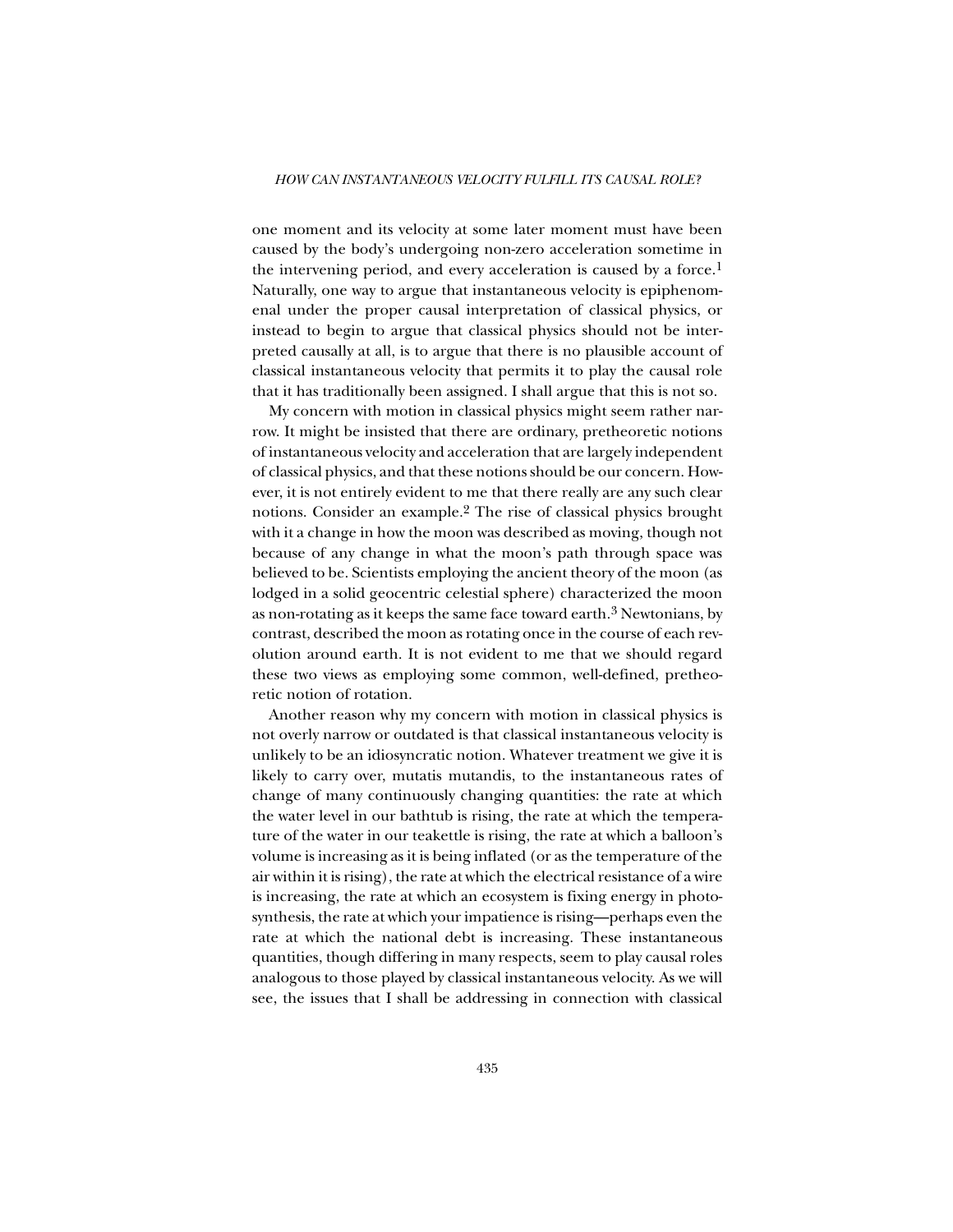instantaneous velocity must be faced in connection with many other instantaneous rates of change.

Furthermore, questions arising from the proper interpretation of classical instantaneous velocity bear upon many broader metaphysical concerns. On Russell's reductive view, a body's classical instantaneous velocity at a given moment is not one of the body's intrinsic properties at that moment (or even a component of the world's state at that moment). But as we shall see, to term it a relational property of the body is potentially misleading, in view of its character as a limit. In addition, if (as I shall argue) classical instantaneous velocity is something like a dispositional property, then the world's instantaneous physical state (at least as depicted by classical physics, which is not supposed to be as weird as quantum mechanics) does not consist entirely of instantiations of categorical properties. If facts about instantaneous velocity are ontologically primitive and irreducibly subjunctive in a possible world operating according to classical physics, then there are more than categorical facts at the bottom of that world, and certain subjunctive facts there help to causally explain certain categorical facts there. (And if even a world operating according to classical physics cannot do without subjunctive facts at the bottom, then we should not be altogether surprised if the same applies to an irreducibly chancy quantum world.)

#### **1. Russell's Reductive Account and the Causal Explanation Problem**

In *Principles of Mathematics*, Russell set out the reductive view of instantaneous velocity. He proposed the "at-at" theory of motion: that "motion consists *merely* in the occupation [by the same body] of different places at different times" (1903/1937, 473). To distinguish fast motion from slow, Russell sensibly appealed to the limit of average velocities. A body's average velocity v over a given interval  $[t_1, t_2]$  is the ratio  $[x(t_2) - x(t_1)] / [t_2 - t_1]$ , where  $x(t)$  is the function (the body's "trajectory") specifying the body's position at time t.4 A body's instantaneous velocity at  $t_0$  is what its average velocity in an interval surrounding  $t_0$  tends towards as that interval becomes smaller and smaller. That is,

$$
v(t_0) = \lim_{\Delta t \to 0} [x(t_0 + \Delta t) - x(t_0)] / \Delta t
$$

where the notion of a limit was made rigorous by Cauchy and Weierstrass: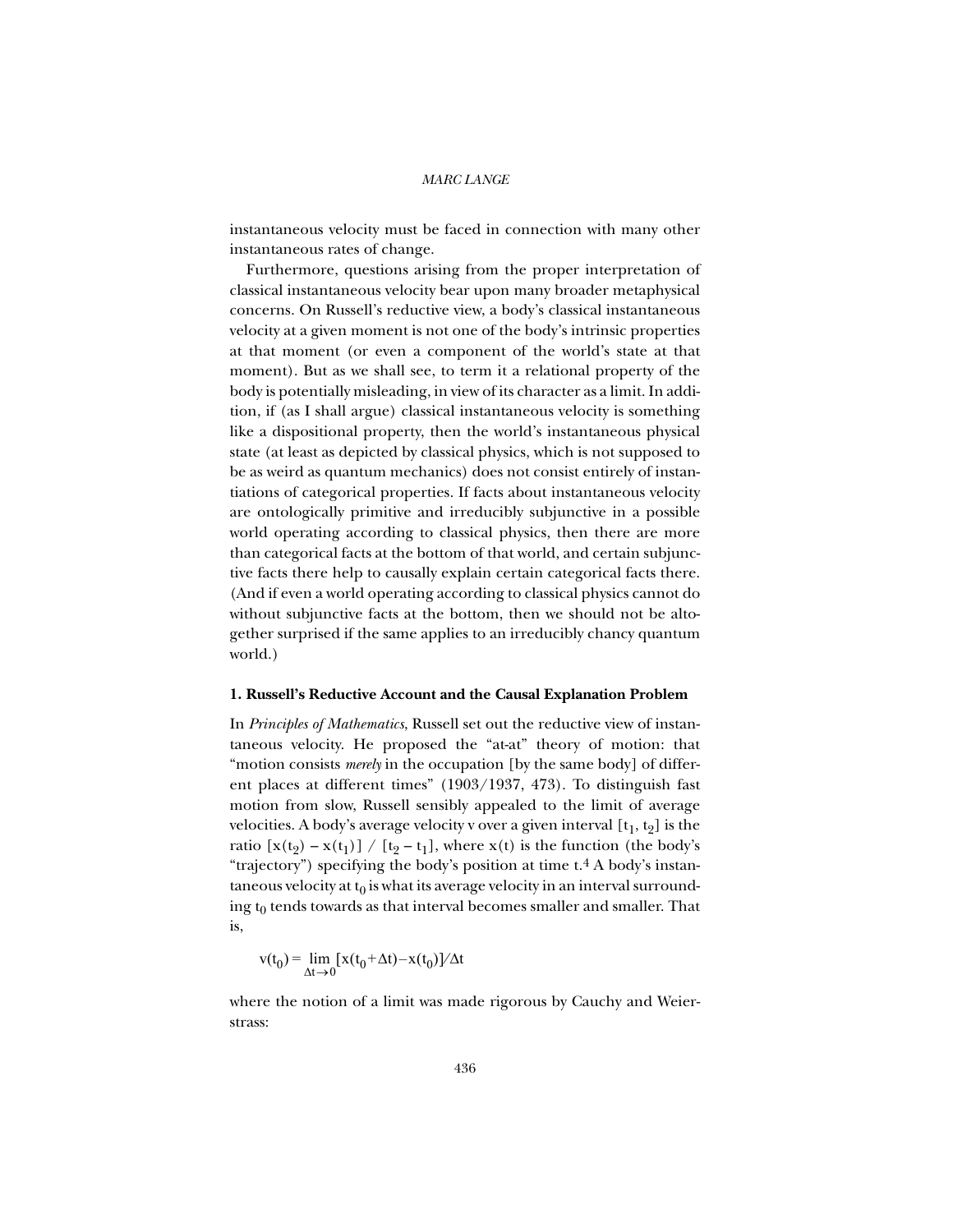lim  $f(x) = L$  if and only if for each positive number  $\varepsilon$ , there exists  $x \rightarrow a$ 

a positive number  $\delta$  such that  $|f(x) - L| \leq \varepsilon$  whenever  $0 \leq |x - a| \leq \delta$ .

In other words, no matter how near to L you dare  $f(x)$  to go (as long as you do not require the gap ε between them to become zero), f(x) meets the challenge for every x throughout some neighborhood (of width 2δ) surrounding a.

On this view, there is nothing more to a body's having instantaneous velocity v at  $t_0$  than its trajectory's having v as its "time-derivative" at  $t_0$ . Intrinsically, two bodies may be no different at  $t_0$  even though one is moving at  $t_0$  with non-zero velocity v whereas the other at  $t_0$  is at rest. Only the *relations* among one body's positions at the various moments in a neighborhood of  $t_0$  differ from the *relations* among the other body's positions at the moments in that neighborhood.

Russell says that his reductive view involves the "rejection of velocity and acceleration as physical facts (i.e., as properties belonging *at each instant* to a moving point, and not merely real numbers expressing limits of certain ratios)" (1903/1937, 473; cf. Russell 1917, 84; Salmon 1980, 41 and 1984, 152). To understand what this means, let's compare velocity to another quantity from classical physics: the electric field.5 A given point in spacetime is associated with a vector *E* that determines the electric force *F* felt by any point body there with electric charge  $q: F = qE$ . The vector  $E$ , in turn, equals the vector sum of various contributions made by other charged bodies. In a static case, for instance, to *E* at a distance *r* in a certain direction from here, a point charge *q* here contributes a vector in that direction of length  $(q / r^2)$ . Among the possible interpretations of *E*, I mention two:

- (i) *E* describes a property of an extended, immaterial entity (the "electric field") that exists on an ontological par with matter; the electric field's strength and direction at a given spatiotemporal location are primitive properties of the electric field just as mass and electric charge are primitive properties of a body.
- (ii) *E* stands for nothing more than the result of a certain calculation (for example, a vector sum of various  $(q / r^2)$ 's) involving the properties of distant charged bodies.

On the first interpretation, *E* describes a condition of the electric field that is caused by distant charges and able, in turn, to cause a charged body to feel a force (in accordance with  $F = qE$ ). The electric field is a local cause of the electric force on a charged body. In contrast, the sec-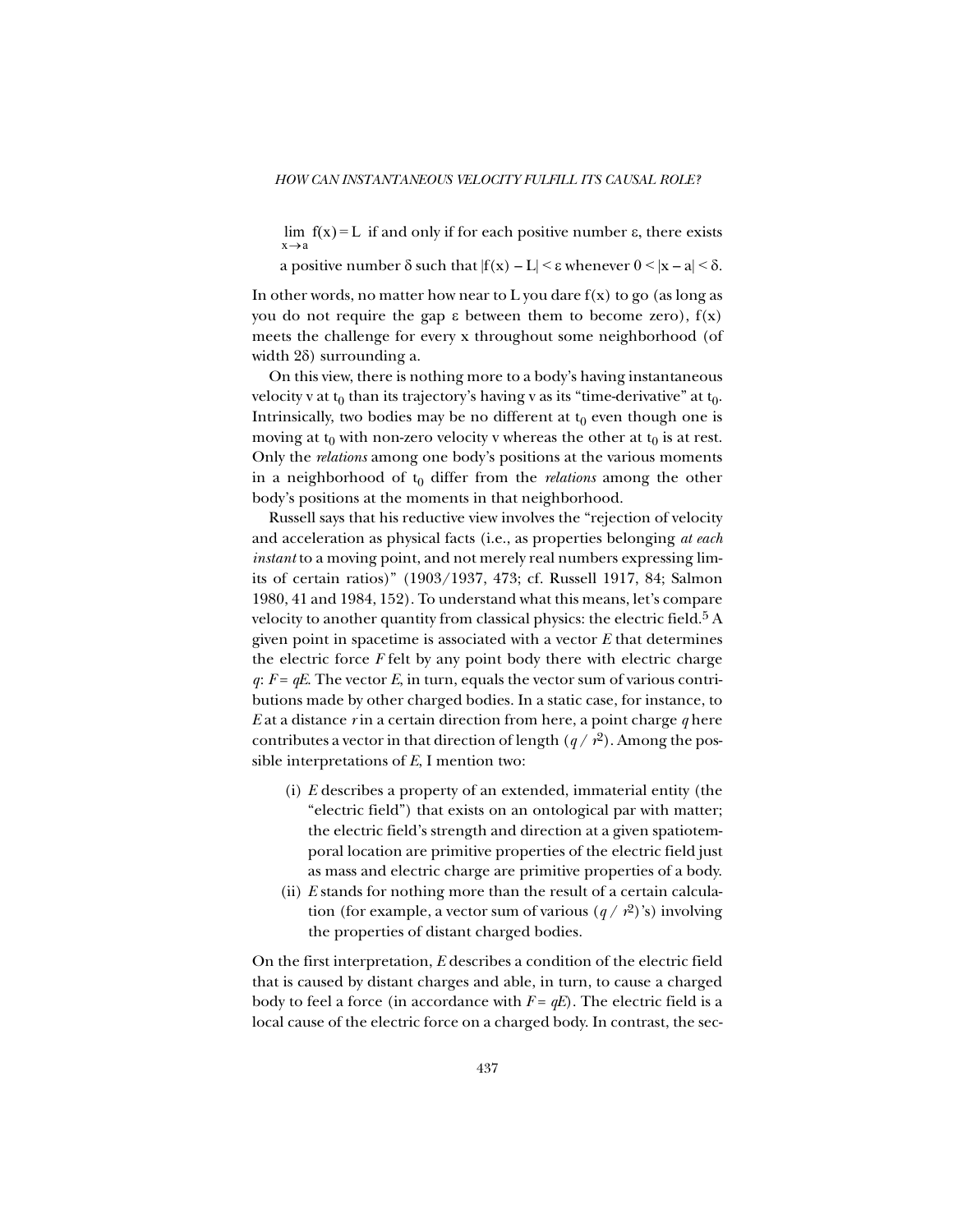ond interpretation is reductive; facts and events involving the electric field are reduced to facts and events involving distant charged bodies. The vector *E* is merely a mathematical artifact—a bit of formalism representing something about distant charges, not something about an entity existing in addition to distant charges. Hence, *E* can be said to cause a charged body to feel a force only insofar as distant charges cause the force. On this interpretation, electric forces involve action at a distance.

The reductive interpretation deems the electric field to be merely a convenient theoretical device; what makes a remark about the "electric field" true is the sum of certain combinations of various quantities characterizing distant charged bodies. Likewise, in the quoted passage, Russell declares a body's instantaneous velocity to be merely a mathematical artifact; what makes a remark about the body's  $v(t_0)$  true is a relation among the body's positions at  $t_0$  and neighboring moments. (Analogous considerations apply to instantaneous acceleration.) The reductive interpretation of *E* depicts the electric field's power to cause forces as requiring that distant charges have the power to cause forces. Likewise, Russell's reductive view must regard a body's instantaneous velocity as bringing something about only if a certain relation's holding among points in the body's trajectory does so.

What does a body's instantaneous velocity bring about? It figures in causal explanations of the body's subsequent trajectory. In accordance with Newton's second law of motion, a body's trajectory in the interval  $(t_0, t_0 + \Delta t]^6$  can be causally explained by the body's mass, the forces on the body at each moment in the interval  $[t_0, t_0 + \Delta t]$ , and some initial conditions: the body's position at  $t_0$  and (here comes our concern) the body's velocity at  $t_0$ . (I shall assume that the body feels merely external forces shoving it around—that it cannot break apart, ignite, etc.) But as we have just seen, the body's  $v(t_0)$  is a cause, under the reductive interpretation, only if the body's trajectory in a neighborhood of  $t_0$  is a cause—and any such neighborhood includes moments after  $t_0$ . Hence, in order for  $v(t_0)$  to be a cause of the body's trajectory in  $\langle t_0, t_0 + \Delta t \rangle$ , the body's trajectory in  $,  $t_0 + \Delta t$ ] would have to be a cause of itself.$ This cannot be. Here we have the germ of a powerful argument against the reductive view: that it cannot account for velocity's causal and explanatory role.<sup>7</sup> I shall call this the "causal explanation problem."<sup>8</sup>

I have just suggested that if the electric field here now is a cause of a force on a charged body here now, and if facts and events involving the electric field are just facts and events involving relations holding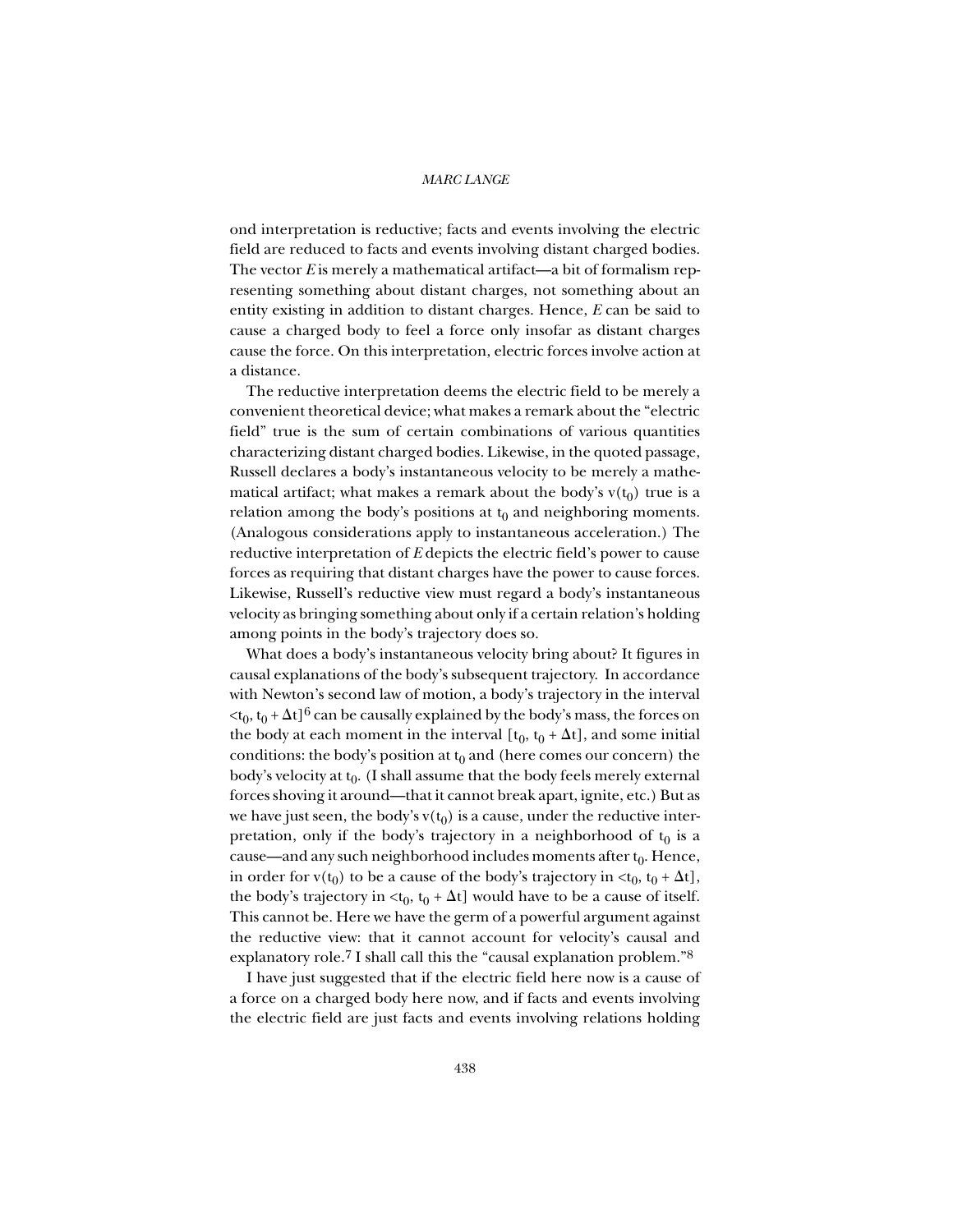among the properties of distant charges, then the distant charges' having these properties must be causes of the force. Analogously, if the body's  $v(t_0)$  is a cause of the body's trajectory after  $t_0$ , and if the body's  $v(t_0)$  is just a relation's holding among points in the body's trajectory at  $t_0$  and neighboring moments, then those points in the body's trajectory must be causes of the body's trajectory after  $t_0$ . These suggestions presuppose that a relation's holding is a cause only if the relata are. More explicitly:

If a cause of *e* is a relation's holding among *a*'s possessing property *A*, *b*'s possessing property *B*, etc., then *a*'s possessing property *A* is a cause of *e*, and *b*'s possessing property *B* is a cause of *e*, etc. (where *a* may be identical to *b*).9

This presupposition seems plausible. For example, suppose that object *a* occupies the left weighing pan of a balance and object *b* occupies the right. The balance tips toward *a* because of the relation between *a*'s mass and *b*'s: *a*'s is greater. The principle that we presupposed above makes the sensible demand that *a*'s mass and *b*'s mass each have influenced the balance. (Newtonian physics says that they exerted opposite but unequal forces on it.) Otherwise, it couldn't be that the relation between their masses caused the balance to tip. For example, if instead the "balance" is defective so that it cannot tip toward the right side, where *b* is located, then *b*'s mass is not a cause of the balance's tipping, and (as our presupposition requires) the balance tips toward *a* not because *a*'s mass exceeds *b*'s, but rather because *a* (having non-zero mass) occupies the left pan.

Here is another example of our presupposition at work. Suppose a rock's having greater density than the liquid in which it is placed causes the rock to sink. Then by our presupposition, the rock's density (as well as the liquid's) is a cause of its sinking. Moreover, the rock's density is nothing more than a relation's holding between its mass and its volume. By our presupposition, once again, the rock's mass is a cause of its sinking, and so is the rock's volume.<sup>10</sup>

The reductive view interprets  $v(t_0)$  as a relation's holding among the points in the body's trajectory at  $t_0$  and neighboring moments. But which neighboring moments are these? In defining  $v(t_0)$ , we may select an arbitrarily small neighborhood around  $t_0$ ; for any moment T in <t<sub>0</sub>,  $t_0 + \Delta t$ , we may select a neighborhood that excludes T. But although no particular point of the body's trajectory (other than  $x(t_0)$ ) is indispensable to the body's having  $v(t_0)$ , this does not make  $v(t_0)$  an intrin-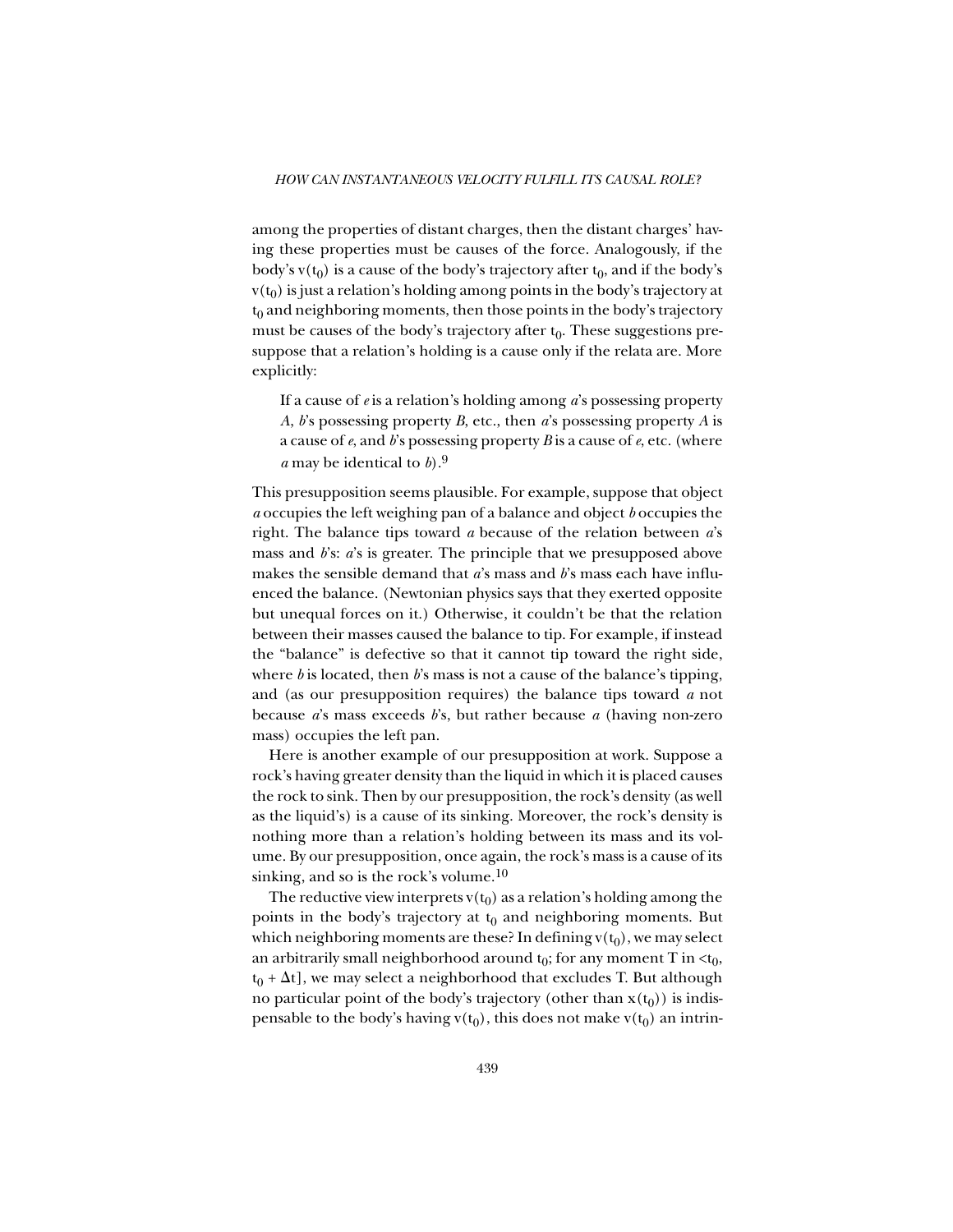sic property of the body at  $t_0$ . On the reductive view, the body's having  $v(t_0)$  depends on the body's locations at instants other than  $t_0$ . (The intrinsic-relational terminology is thus potentially misleading when it comes to properties defined in terms of limits, as instantaneous rates of change generally are.) The reductive view portrays  $v(t_0)$  as a relation among the points in the body's trajectory in the interval  $[t_0 - \Delta t,$  $t_0 + \Delta t$ , and the reductive view also portrays  $v(t_0)$  as a relation among the points in the body's trajectory in the subinterval  $[t_0 - \delta t, t_0 + \delta t]$ , where  $\Delta t > \delta t$  > 0, but the reductive view does not portray the trajectory's points inside the larger interval but outside the smaller as irrelevant to  $v(t_0)$ —since then the reductive view would deem every point other than  $x(t_0)$  to be irrelevant, even though  $v(t_0)$  is not an intrinsic property of the body at  $t_0$ .

So on the reductive view, what does it take in order for a baseball's instantaneous velocity upon leaving a pitcher's hand to serve as an initial condition in a causal explanation of the ball's trajectory over the course of the succeeding  $\Delta t$ , during which it travels to home plate? No matter how small a neighborhood surrounding  $t_0$  we select, part of it is after  $t_0$ . Select a neighborhood and take a moment T in that part. For  $v(t_0)$  to be a cause of the body's  $x(T)$ , where the body's possessing  $v(t_0)$ is a relation's holding among the points in the body's trajectory in that neighborhood, our presupposition says that every relatum must be a cause of the body's  $x(T)$ . So  $x(T)$  must be a cause of itself. (And  $x(T')$ , where T' is *after* T and belongs to the neighborhood we have selected, must also be a cause of  $x(T)$ .) This is problematic.

However,  $v(t_0)$ 's character as a limit suggests that there may be a way for the reductive view to get around the causal explanation problem. The body's trajectory during  $\langle t_0, t_0 + \Delta t \rangle$  is nothing but all of the ordered pairs (x, t) for moments in <  $t_0$ ,  $t_0 + \Delta t$ ]. For each moment T in <  $t_0$ ,  $t_0$  +  $\Delta t$ ], there is some neighborhood around  $t_0$  that excludes T where the body's trajectory over that neighborhood suffices to fix  $v(t_0)$ . Perhaps, then,  $v(t_0)$  can serve as an initial condition in causally explaining the body's trajectory over  $\lt t_0$ ,  $t_0 + \Delta t$ , even though it is nothing but a relation's holding among points in the body's trajectory, because each point in the body's trajectory in  $,  $t_0 + \Delta t$ ] can be causally$ explained by other points that suffice to fix  $v(t_0)$ . By explaining the trajectory in  $< t_0$ ,  $t_0 + \Delta t$ ] point by point, no point in that trajectory has to help explain itself. In other words, an explanation of the body's trajectory in < t<sub>0</sub>, t<sub>0</sub> +  $\Delta t$ ], with v(t<sub>0</sub>) as an initial condition, could be interpreted as follows: for any point  $x(T)$  of that trajectory, there is a causal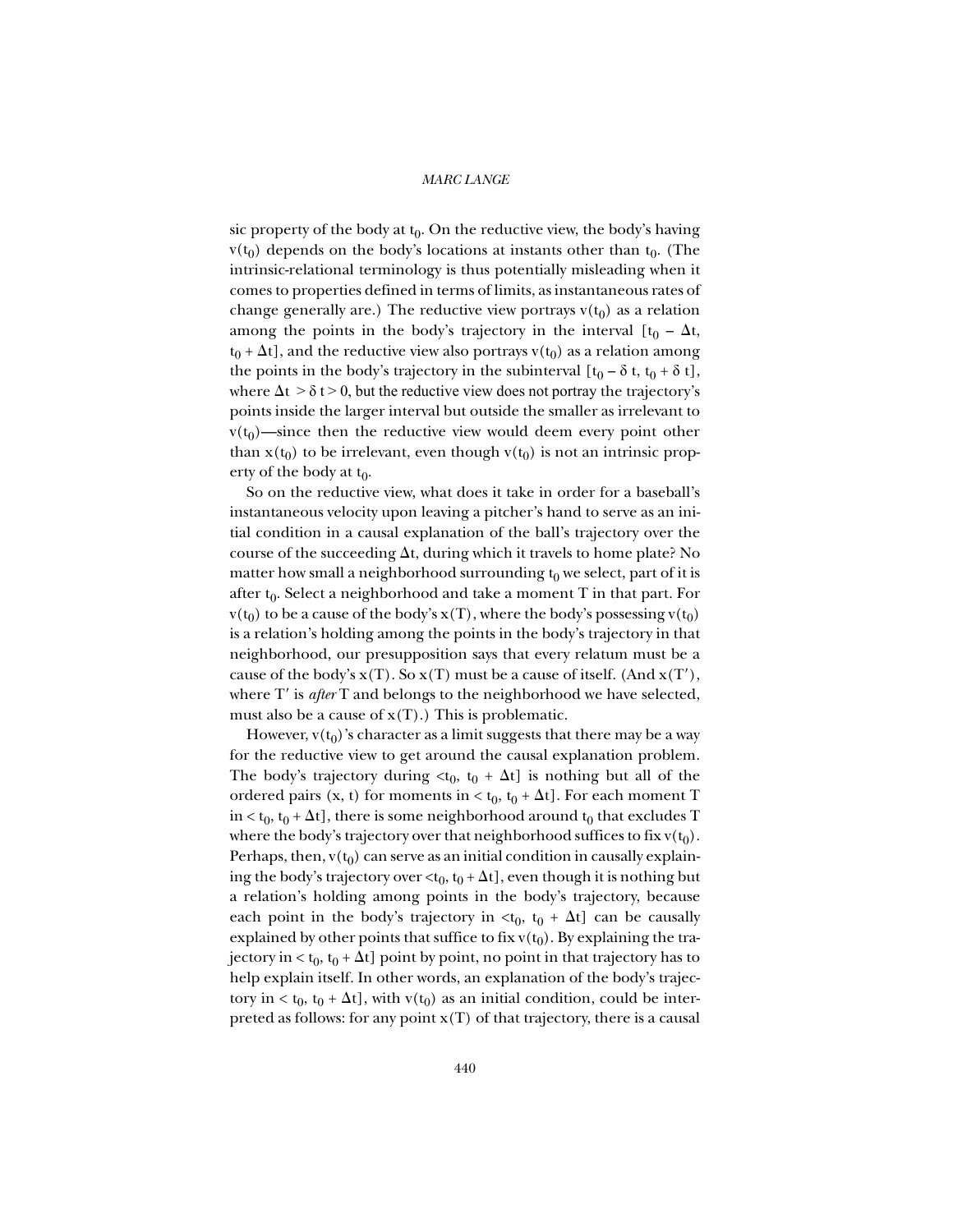explanation with one initial condition consisting of a certain relation's holding among the points in the body's trajectory in any neighborhood around  $t_0$  that is small enough to exclude T.

Does this proposal respect the principle we presupposed: that a relation's holding is a cause only if the relata are? Not quite. On this proposal, the body's  $v(t_0)$  is a cause of the body's  $x(t_0 + \delta t)$  and is a relation's holding among the points in the body's trajectory in  $[t_0 - \Delta t,$  $t_0 + \Delta t$ . Yet not all of those relata are causes of the body's  $x(t_0 + \delta t)$ ; only those  $x(t)$ 's where  $t < (t_0 + \delta t)$  are causes. Of course, it might be suggested that when the relation involves a limit, the principle that a relation's holding is a cause only if the relata are should not be required to apply fully, but only to this extent.

However, an important aspect of  $v(t_0)$ 's causal role in classical physics is that it serves as a cause of *all* of the points in the body's trajectory in  $,  $t_0 + \Delta t$ . It is a *common* cause of the body's position at every later$ moment—no matter how remote from  $t_0$ , and certainly no matter how near. On the above proposal, the common cause we find in  $v(t_0)$ , a relation's holding among the points in the body's trajectory, is lost when we proceed to take the relata as causes. For any two points  $x(t_0 + \Delta t)$  and  $x(t_0 + \delta t)$  in the body's trajectory after  $t_0$  (indeed, for any finite number of points), there is a neighborhood around  $t_0$  where all of the points in the body's trajectory in that neighborhood, fixing  $v(t_0)$ , can serve as common causes of  $x(t_0 + \Delta t)$  and  $x(t_0 + \delta t)$ . But no single neighborhood can play this common-causal role for *all* of the points in the body's trajectory in  $,  $t_0 + \Delta t$ . Thus, the reductive view fails to respect$ a slight extension of the principle we presupposed (that a relation's holding is a cause only if the relata are)—namely, that a relation's holding is a *common* cause only if the relata are.

This extension seems as plausible as the original principle. For example, on both occasions when we placed objects *a* and *b* on the balance, it tipped toward *a*. These two outcomes have a common cause: *a*'s mass exceeding *b*'s. This relation's holding is a common cause only because *a*'s mass and *b*'s mass, the relata, are common causes—just as our extended principle requires. Now suppose that there was a further occasion on which we placed object *c* along with *b* on the right pan of the balance, and the balance still tipped to the left—toward object *a*. Is *a*'s mass exceeding the sum of *b*'s and *c*'s masses now a common cause of the balance's having tipped toward *a* on all three occasions? I think not, and our extended principle agrees. In order for that relation's holding among *a*'s, *b*'s, and *c*'s masses to be a common cause, according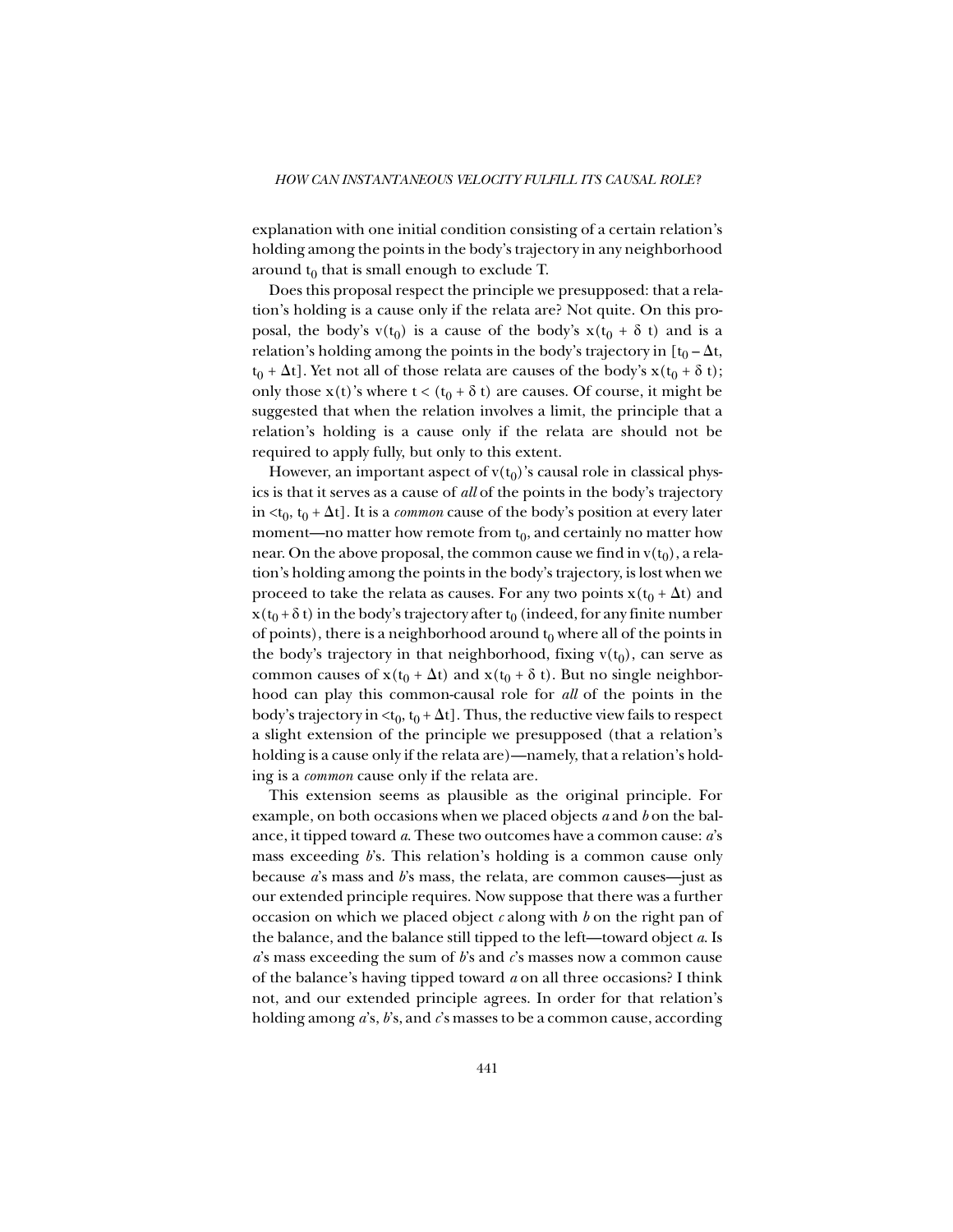to our extended principle, those relata would all have to be causes of each outcome. But *c*'s mass was not a cause of the outcome on those occasions when *c* was not on the right pan.

On the reductive view, there is no stretch of the body's trajectory before and after  $t_0$  that can play  $v(t_0)$ 's role as a cause of each point in the body's trajectory after  $t_0$ . It seems hopeless, then, to try to reduce  $v(t_0)$  to a feature of the body's trajectory before and after  $t_0$ , since whatever  $v(t_0)$  is reduced to must be a common cause of every point in the body's trajectory after  $t_0$ . However, this problem may be avoided by a slightly different reductive approach, to which I now turn.

# **2. Velocity as the Trajectory's Derivative from Below?**

Consider the ramp function:



This function is continuous, but at  $t = 0$ , it is nondifferentiable. The graph of  $R(t)$  is "bent" at t=0. We can better express R's behavior at t=0 by considering its derivative "from below" and its derivative "from above." For any function  $f(x)$ , we can define its limit as x approaches a "from below" (a.k.a. "from the left") by amending our earlier definition of "lim  $f(x) = L$ ": where we had stipulated "whenever  $0 < |x - a| < \delta$ ", we merely add the requirement that x<a. That is, whereas we had been taking a neighborhood of x=a that extends for a distance δ above and δ below a, now in taking the limit *from below* we are considering only the neighborhood extending δ below a. Analogously, we may define a function's limit as x approaches a "from above" (a.k.a. "from the right"). It is easily shown that f has a limit *simpliciter* at x=a if and only if its limits there from above and from below exist and are equal. We may use the limits from below and from above to define a function's derivative from below and derivative from above, respectively. As its graph suggests, R's derivative from below at t=0 is zero, whereas its derivative from above at  $t=0$  is one. Since these are unequal,  $R(t)$  has no derivative at  $t=0$ .

It is tempting to try to avoid the causal explanation problem by tweaking Russell's view and identifying a body's velocity as its trajectory's time-derivative *from below*.<sup>11</sup> Then apparently, the body's  $v(t_0)$  can serve as an initial condition in explaining the body's trajectory over the interval < t<sub>0</sub>, t<sub>0</sub> +  $\Delta t$ ]. For each moment T in < t<sub>0</sub>, t<sub>0</sub> +  $\Delta t$ ], x(T) has a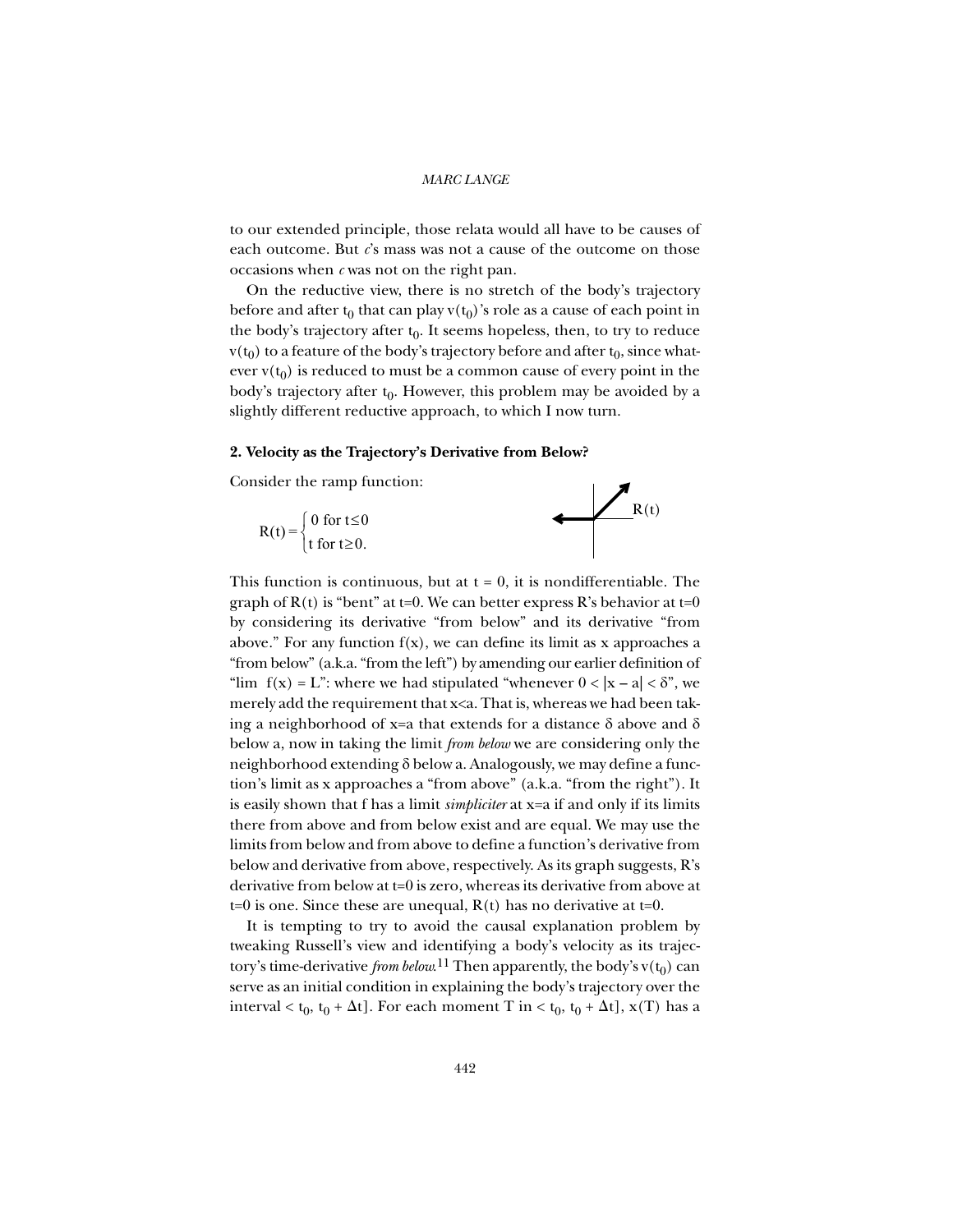causal explanation with a relation's holding among the points in the body's trajectory in any neighborhood extending below but not above  $t_0$  as an initial condition. Since each of those neighborhoods extends only *below*  $t_0$ , each can serve for all moments in  $< t_0$ ,  $t_0 + \Delta t$ . So we have apparently found a way to reduce  $v(t_0)$  to a feature of the body's trajectory while respecting  $v(t_0)$ 's role as a common cause of all of the points in the body's trajectory in  $< t_0, t_0 + \Delta t$ .

To elaborate the causal explanation problem, it will be useful to see that this derivative-from-below proposal, although inadequate, cannot be defeated as easily as some critics of the reductive view may believe.

One objection to this proposal is that it portrays local causation as involving action at a temporal distance. Bigelow and Pargetter offer this argument:

Consider, for instance, a meteor striking Mars, and consider the problem of explaining why it creates a crater of precisely the size that it does. At the moment of impact, the meteor exerts a specific force on the surface of Mars. Why does it exert precisely that force? Because it is moving at a particular velocity relative to Mars. On the Ockhamist view, it exerts the force it does because it has occupied such-and-such positions at such-and-such times. In other words, the Ockhamist appeals to the positions the meteor has occupied in the past. But why should a body's *past* positions determine any force *now*? This requires the meteor to have a kind of "memory"—what it does to Mars depends not only on its current properties but also on where it has been. (1990, 72)

But there is a complete cause of the meteor's impact force at  $t_0$  that lies entirely within  $\Delta t$  of t<sub>0</sub>: the meteor's positions at  $[t_0 - \Delta t, t_0]$  fix the meteor's  $v(t_0)$ , interpreted as the trajectory's time-derivative at  $t_0$  from below. We can make  $\Delta t$  as small as we like (as long as it remains nonzero). This interaction, then, exhibits the sort of temporal locality that, according to Lange  $2002a$   $(7-17)$ , suits a universe where time is dense—that is, where we cannot require that the cause occur at the point immediately preceding the effect, since there is no such point. Temporally local causation occurs when there is no finite temporal gap separating an effect from every complete set of its causes. There is no finite, non-zero  $\Delta t$  such that the meteor needs to "remember" events that took place more than  $\Delta t$  ago.<sup>12</sup>

What if the body exists at  $t_0$  but the body's trajectory has no timederivative from below at  $t_0$  because the body's most recent moment of existence before t<sub>0</sub> was across a temporal gap: at t<sub>0</sub> –  $\Delta t$  (for some finite, non-zero  $\Delta t$ )? According to some philosophers, such as Tooley (1988, 247–48), a body pursuing such a "winking" trajectory might neverthe-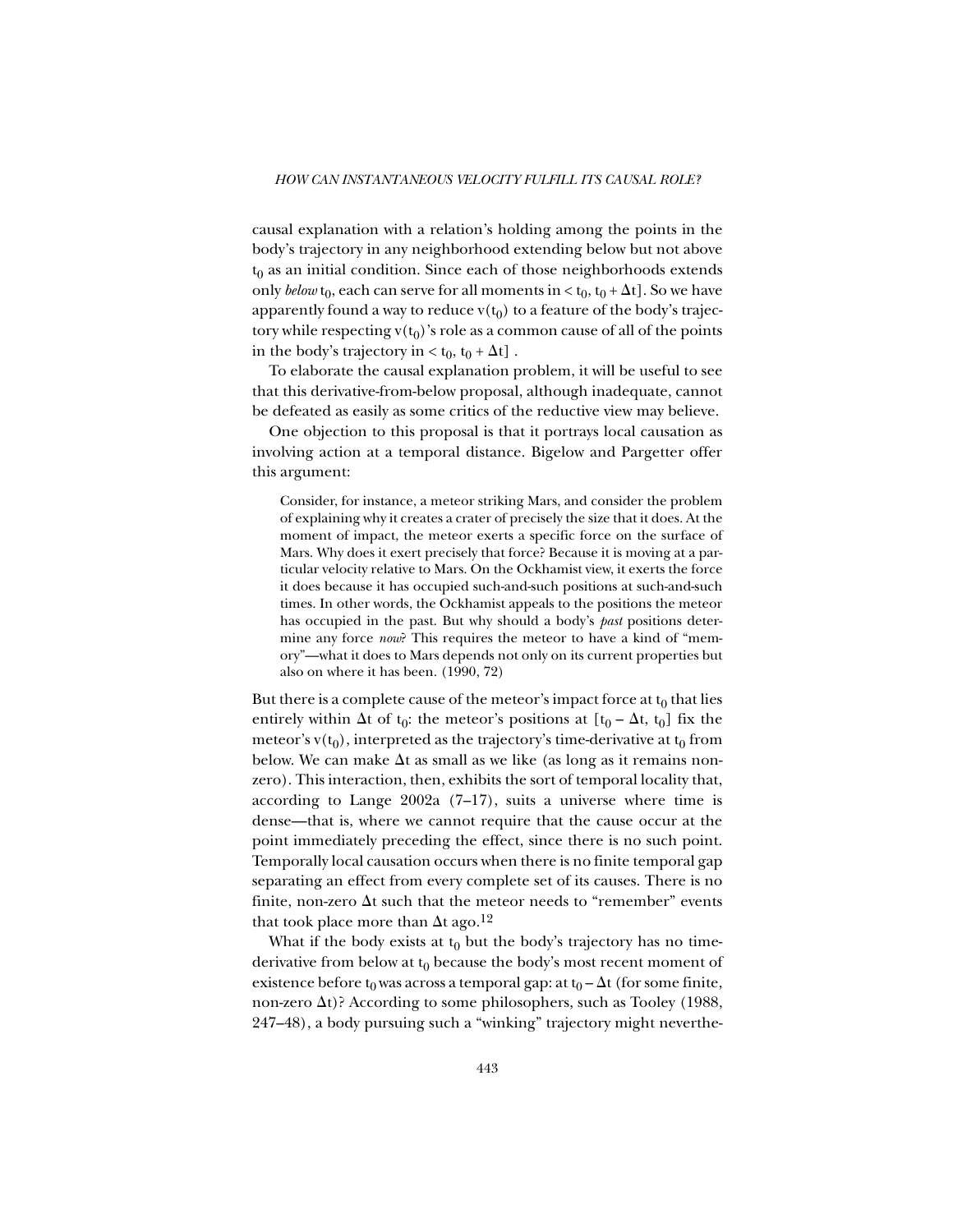less intuitively have a velocity at  $t_0$ , contrary to the derivative-frombelow proposal we are considering. However, our concern is not with some alleged ordinary, pretheoretic notion of instantaneous velocity, but rather with the notion that figures in classical physics. A body in classical physics cannot exist at time  $t_0$  –  $\Delta t$  and at time  $t_0$  without existing at every moment in between. So the derivative-from-below proposal may be correct in entailing that a body pursuing the winking trajectory possesses no classical instantaneous velocity at  $t_0$ .

Suppose that a body's trajectory is given by the ramp function  $R(t)$ . For instance, suppose that bodies *a* and *b* are ideal, perfectly rigid billiard balls having the same mass and constrained to move in only one dimension. Body *a* is at rest until body *b*, moving with speed 1 unit, collides with body *a* at t=0. After the collision (which is elastic, since the bodies are incompressible), body *b* is at rest and body *a* moves off with speed 1 unit. Body *a*'s trajectory is R(t). What are the bodies' velocities at t=0? Tooley (1988, 246–47) and Carroll (2002, 59–60) suggest that the answer is underdetermined by the bodies' trajectories, contrary both to Russell's reductive view and to the derivative-from-below proposal. In other words, they suggest that it could be that at t=0, *a*'s speed is 1 unit and *b* is at rest, and it also could be that at t=0, *a* is at rest and *b*'s speed is 1 unit.

Russell's view entails that both bodies' instantaneous velocities at t=0 are undefined (since *a*'s trajectory's derivative from above is unequal to its derivative from below, and likewise for *b*). But then the system's total energy at the moment of collision (which is *a*'s kinetic energy plus *b*'s, where a body's kinetic energy is equal to half its mass times its velocity squared) is undefined, making it difficult to see how the system obeys the law of energy conservation. (The same applies to momentum conservation.) The derivative-from-below proposal entails that at t=0, *a* is at rest and *b*'s speed is 1 unit.13 However, it seems arbitrary to award the motion at t=0 to *b* rather than to *a*. This arbitrariness is apparently part of Tooley's and Carroll's motivation for suggesting that the bodies' instantaneous velocities at t=0 are underdetermined by their trajectories.

Indeed, Tooley and Carroll appear to suggest that the laws of classical physics would be obeyed were *a* at rest and *b* moving at t=0, and those laws would also be obeyed were the reverse the case. On this view, the bodies' instantaneous velocities at  $t=0$  (and the corresponding distribution of energy and momentum between the bodies at t=0) are determinate but make no difference to anything else. However, physics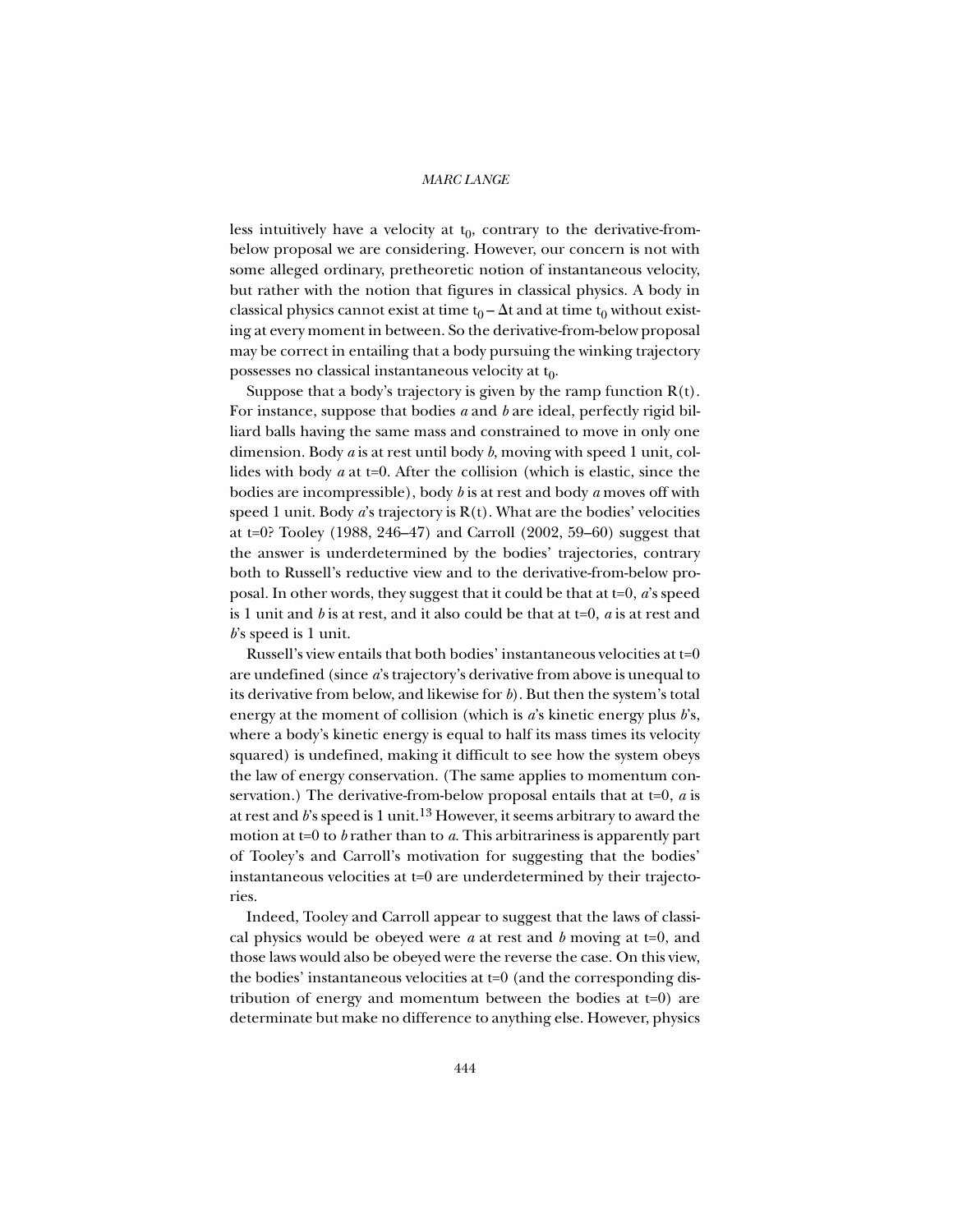ordinarily regards this sort of ontological dangler as extremely suspicious—as symptomatic of there being no fact of the matter at issue. An attractive explanation of why some theoretical quantity makes no difference to anything else is that it is unreal; it constitutes surplus ontological structure. Consider the electric potential's absolute value, whose dangling character led Faraday and Maxwell to believe it unreal. Or consider a body's absolute velocity, whose dangling character led Einstein to develop relativity theory, according to which there are no absolute velocities. But in interpreting classical physics, we do not want to conclude that there is no fact of the matter about the velocities of bodies *a* and *b* at t=0. (Energy and momentum conservation would then be inapplicable to  $t=0$ .)

To deal properly with this example, we must consider not only velocity at t=0, but also acceleration at that moment. If *a* is moving uniformly with speed 1 unit at and after t=0, then *a*'s acceleration at t=0 is infinite if *a*'s acceleration is its velocity's derivative from below, and *a*'s acceleration at every moment (including t=0) is zero if *a*'s acceleration is its velocity's derivative from above. (Analogous results apply to *b*'s acceleration at t=0 if *a* is at rest and *b* is moving uniformly with speed 1 unit at and before t=0.) For that matter, even a conception of acceleration as one of a body's primitive properties (alongside its mass and electric charge) would appear compelled to ascribe to *a* and *b* at every moment either zero or infinite acceleration. But neither of these attributions is plausible as part of a causal interpretation of classical physics, where all changes in velocity are caused by accelerations that, in turn, are all caused by forces. Since the velocities of bodies *a* and *b* change in the collision, the bodies must undergo a non-zero acceleration in the collision, and hence (by  $F = ma$ ) must feel a non-zero net force. But even if we are prepared to countenance a momentary infinite force, a momentary infinite acceleration cannot be plugged into the causal law governing how a body's final velocity  $v(t_2)$  at the end of the interval [t<sub>1</sub>,  $t<sub>9</sub>$ ] is caused by its initial velocity v( $t<sub>1</sub>$ ) and the instantaneous acceleration a(t) that it feels at each moment during that interval:

$$
v(t_2) = v(t_1) + \int_{t_1}^{t_2} a(t) dt
$$

If  $a(t)$  equals zero at all times except  $t=0$ , when it becomes infinite, then a(t) cannot be integrated.14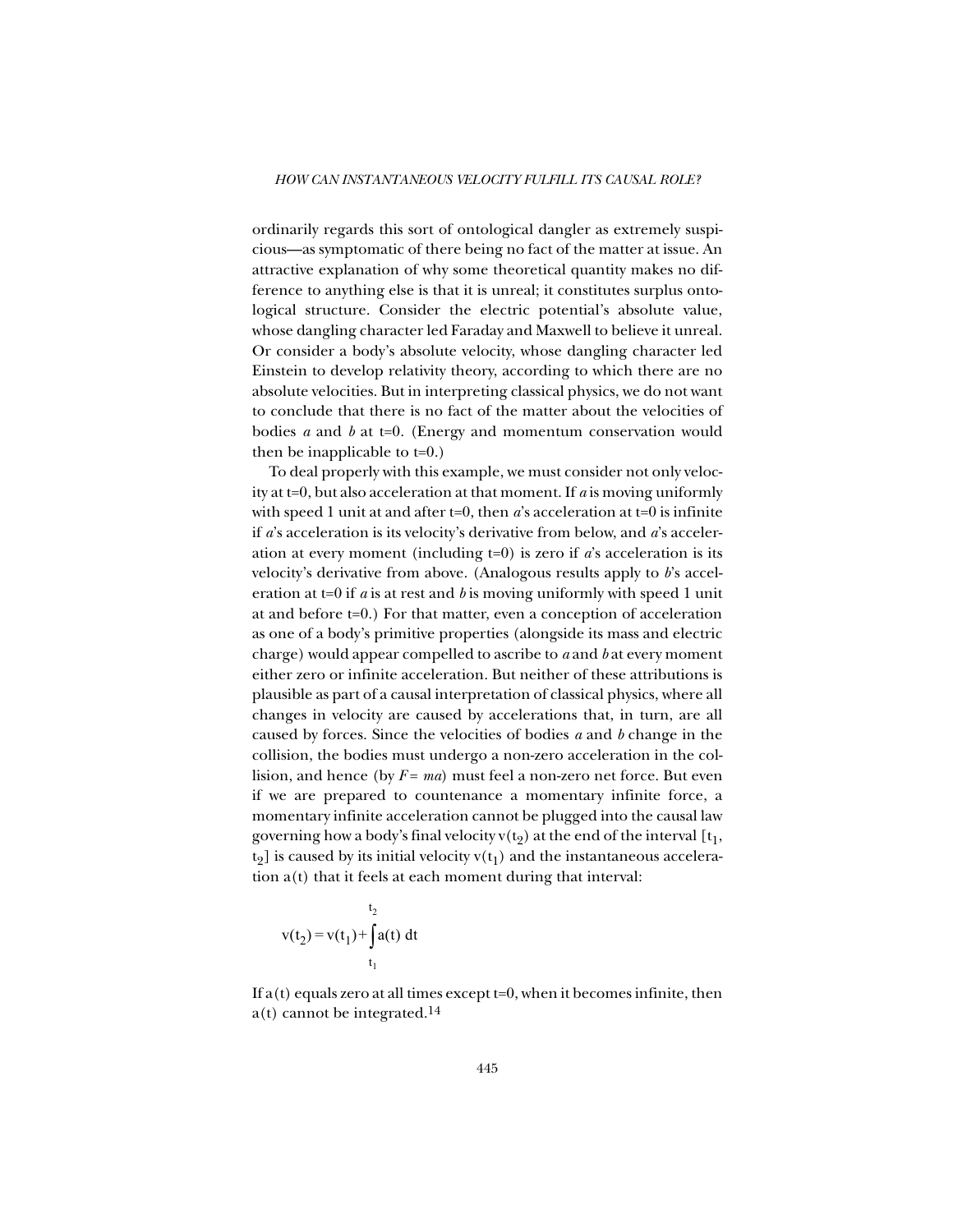Of course, we do not need to integrate  $a(t)$  in order to predict the outcome (after t=0) of *b*'s collision with *a*. The laws of energy and momentum conservation (and the bodies' impenetrability) suffice. In this way, classical physics can successfully predict the outcomes of certain actual collisions by approximating them as ideal, momentary, perfectly elastic collisions. (This is known as the "impulse approximation.") But the conservation laws do not supply a *causal* account of the collision, an account that explains the bodies' final velocities in terms of the forces the bodies feel and the accelerations they undergo. They explain the outcome non-causally.15

I conclude that classical physics (interpreted causally) regards *a*'s and *b*'s trajectories as impossible, since they involve momentary, finite changes in velocity, which would require infinite instantaneous accelerations, which cannot be accommodated by the law by which instantaneous acceleration causes changes in velocity. Although the impulse approximation is good enough for many practical purposes when dealing with collisions that occur very quickly, the impulse approximation does not give a causal explanation of a collision's outcome. Collisions that take only a moment to occur do not take place in any possible world operating according to classical physics (interpreted causally). In such a possible world, instantaneous velocity is always differentiable. All classical collisions involve finite forces that vary over the course of finite intervals. Possible worlds operating according to classical physics may incorporate many idealizations as compared to the actual world (such as infinite, perfectly flat, frictionless surfaces). But collisions cannot be idealized as momentary without making it impossible for classical physics to explain them causally.16 Therefore, in interpreting classical instantaneous velocity, we do not need to find some reason to break the symmetry between *a* and *b* in order to decide which one is moving at t=0, nor must we acquiesce to the unpalatable consequences of deciding that the bodies' instantaneous velocities at t=0 are ontological danglers.17

Several philosophers have considered a possible world where a body's sequence of positions is determined at random or by God's will (as in occasionalism). Trajectories in this world tend to be highly discontinuous, but suppose that a body accidentally (or by God's will) moves along a differentiable path over the interval  $< t_0 - \Delta t$ ,  $t_0 + \Delta t$ . Intuitively, according to Bigelow and Pargetter (1990, 68–70) and Tooley (1988, 244), the body has no  $v(t_0)$ —or, according to Carroll (2002, 56), it may perhaps have no  $v(t_0)$ —although it definitely does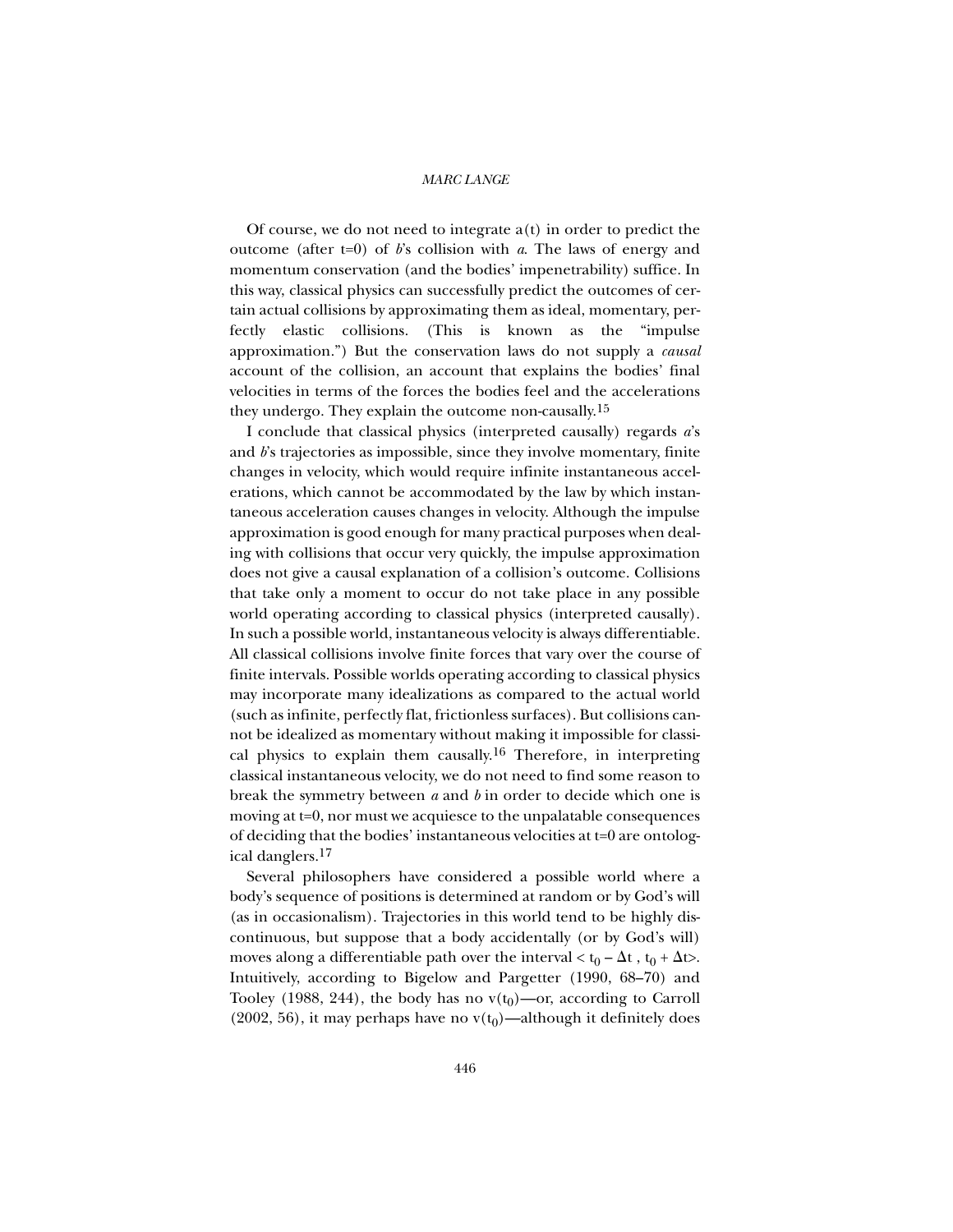have a velocity on Russell's reductive account and on the derivativefrom-below proposal that we are now examining. The body allegedly has no  $v(t_0)$  because velocity's explanatory role in classical physics is essential to it, but in this weird possible world, the body's "velocity" at  $t_0$ , as the reductive account (or the derivative-from-below proposal) defines it, fails to help explain the body's subsequent trajectory. On the other hand, advocates of the reductive account or the derivative-frombelow proposal could apparently bite the bullet, as Meyer (2003, 99) does, and say that the body *has* a well-defined  $v(t_0)$ , insisting that velocity's explanatory role in a world operating according to classical physics is beholden to contingent laws of nature that are not laws in this weird possible world. The traditional view, of course, is that all properties owe their explanatory roles to contingent laws of nature; a scientific explanation cannot get by on initial conditions, logical truths, and metaphysical necessities alone, but also requires natural laws. So as yet, we have no decisive argument against the derivative-from-below proposal.

What about a body whose trajectory has no time-derivative from below at  $t_0$  because the body first comes into existence at  $t_0$ ? This trajectory (at last!) seems perfectly admissible within classical physics. Suppose that at  $t_0$ , a bullet penetrates a wooden block at rest on a frictionless plane. Within the block, the bullet slows dramatically; it becomes lodged in the block. Thus, when the bullet enters the block at  $t_0$ , a new combined body is created. Consider the ideal case where none of the bullet's initial energy goes toward heating the block. The newly created body's instantaneous velocity v, at some time after the bullet comes to rest relative to the block, is given by momentum conservation:

 $v = m_b v_b / (m_b + m_w),$ 

where  $m_b$  is the bullet's mass,  $m_w$  is the wooden block's mass, and  $v_b$  is the bullet's pre-collision velocity. But on the derivative-from-below proposal, the new body's instantaneous velocity at  $t_0$  is not well defined; its trajectory has no time-derivative from below at  $t_0$ , since  $t_0$  was this body's first moment of existence.

A solution to this problem is readily available.18 The "newly created" body is just an amalgamation of two pre-existing bodies. This point generalizes in classical physics. The law of mass conservation says that in a closed system, the total mass remains constant. Some can disappear here if an equal quantity appears there. But classical physics enshrines not merely the *conservation*, but also the *continuity* of mass: for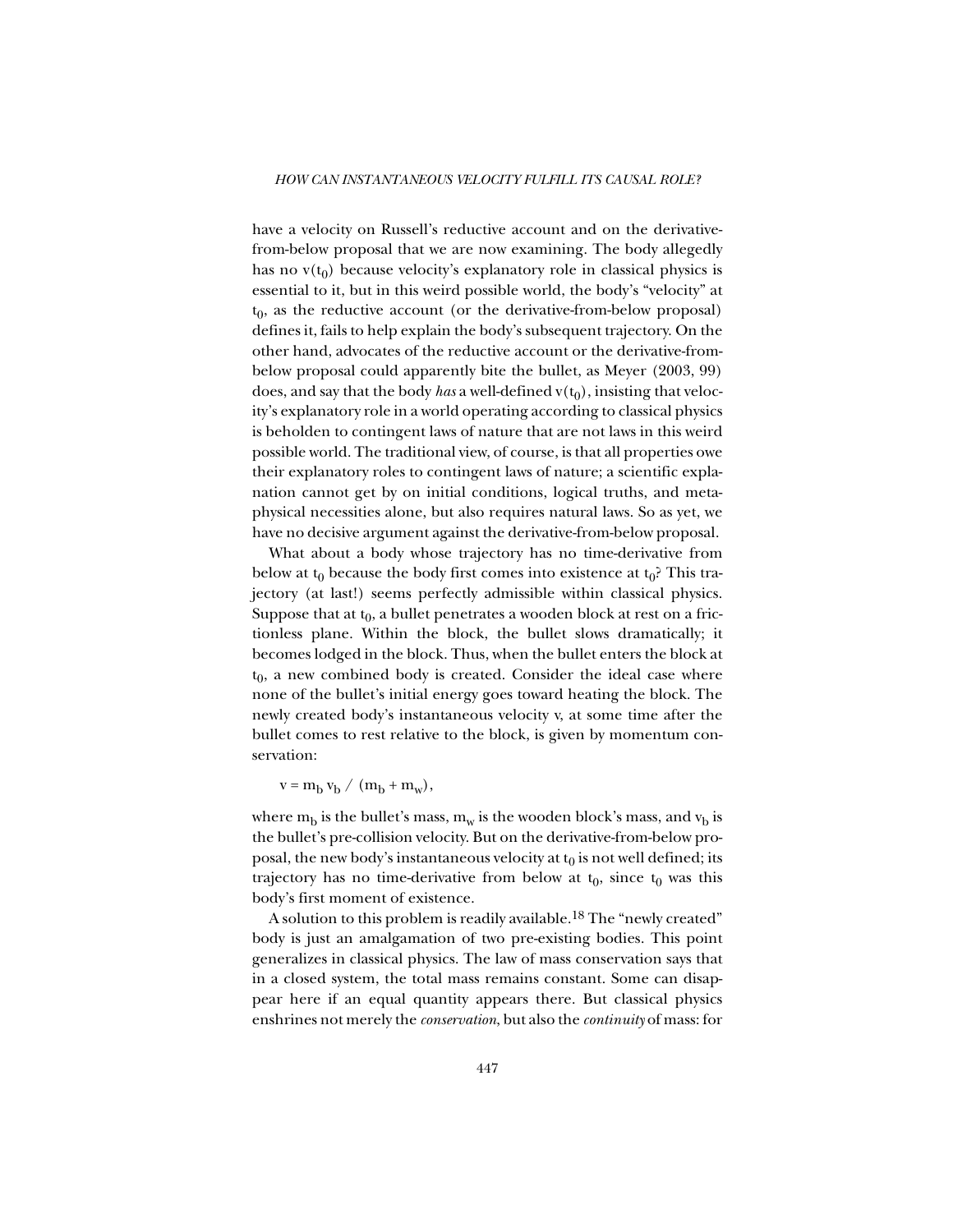a certain region of space to contain more mass at  $t_2$  than at  $t_1$ , some mass during the interval must have flowed into the region across the surface enclosing it.<sup>19</sup> In short, when a body is "created," its mass must have come from somewhere. These somewheres can supply our missing derivatives from below.

The new block-and-bullet body's mass obviously derives from the pre-collision bullet and block. The mass parcel deriving from the bullet has a trajectory with time-derivative from below at  $t_0$  equalling  $v_b$ . The mass parcel deriving from the block has a trajectory with time-derivative from below at  $t_0$  equalling zero. The average of these, with contributions weighted according to their masses, is exactly v as given above by momentum conservation. This is the "new" body's velocity at  $t_0$ . Thus, velocity as the trajectory's time-derivative from below can accommodate "newly created" bodies.20

So far, then, by defining  $v(t_0)$  and  $a(t_0)$  as the trajectory's first and second time-derivatives (respectively) at  $t_0$  from below, we have apparently allowed these quantities to play their traditional roles as causes. But what if they are serving as *effects* and not (merely) as causes? Interpreting  $v(t_0)$  and  $a(t_0)$  as relations holding among the points in the body's trajectory at and before  $t_0$  may be advantageous when  $v(t_0)$  and  $a(t_0)$  are serving as causes, but it is inconvenient when they are serving as effects.

For example, watch what happens when the body's instantaneous acceleration  $a(t_0)$  is an effect. Suppose that a charged body is located within an electric field (and feels no other forces). Then the body's  $a(t_0)$  is caused by its mass and the electric force it feels (in accordance with  $F = ma$ ). That force  $F(t_0)$ , in turn, is caused (in accordance with F  $=$  qE) by the field E at a given location, along with the body's possessing charge q and occupying that location  $x(t_0)$  at  $t_0$ . So  $x(t_0)$  is a cause of  $a(t_0)$ . But according to the derivative-from-below proposal,  $a(t_0)$  is a relation's holding among the points in the body's trajectory in a neighborhood from some earlier moment up to and including  $t_0$ . I suggested earlier that a relation's holding is a cause only if each of the relata are. I now suggest that analogously, a relation's holding is an effect only if at least one relatum is. (If no relatum is affected, then how can their relationship have been affected? For example, suppose that a cause of my current weight's being below yours is my having recently followed a strict diet. Then my dieting must have affected either my current weight or yours.)<sup>21</sup> So for  $x(t_0)$  to be a cause of  $a(t_0)$ , as instantaneous acceleration is understood by the derivative-from-below proposal,  $x(t_0)$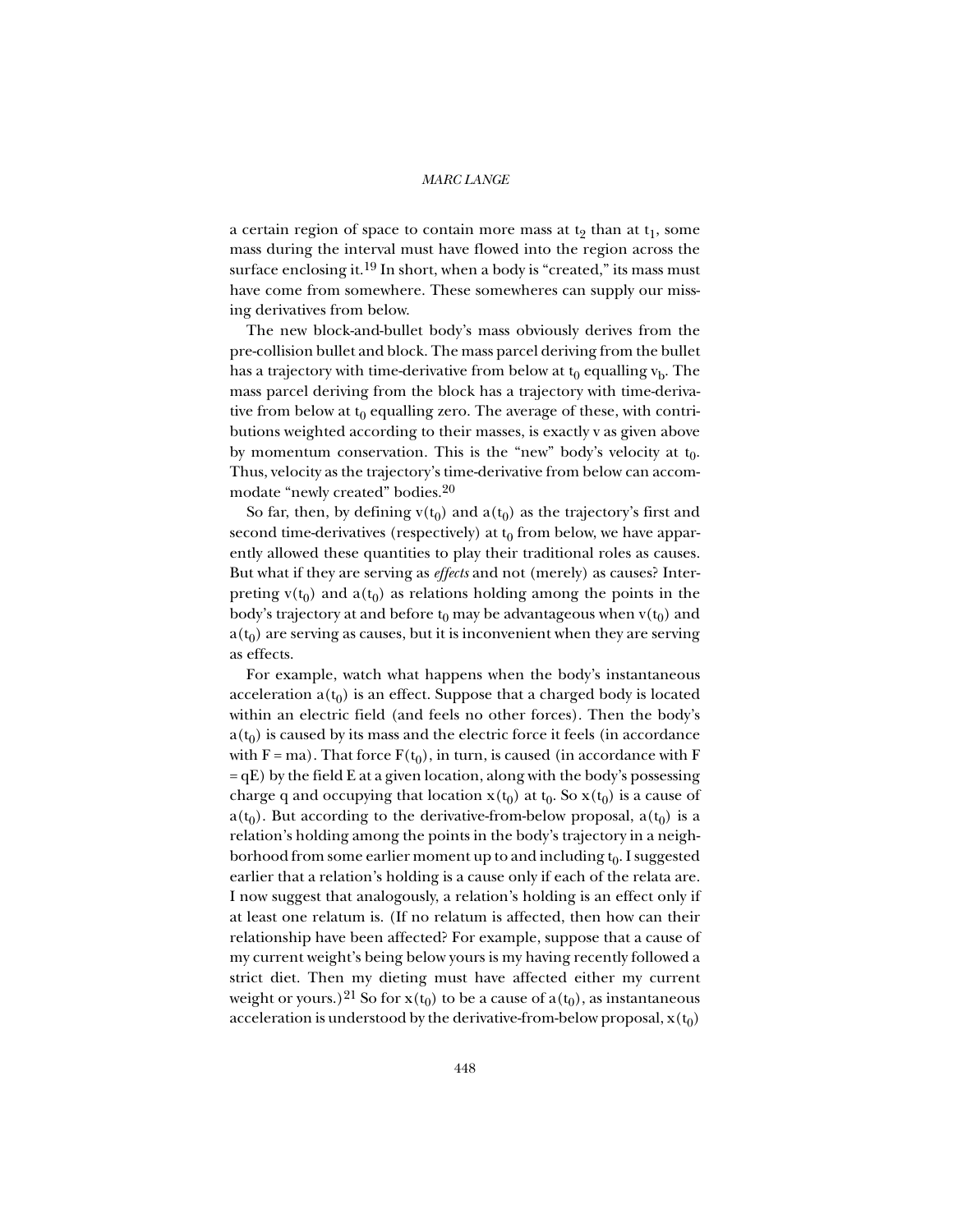must be a cause of some point in the body's trajectory in an interval ending at  $t_0$ . But  $x(t_0)$  cannot cause itself, and the other trajectory points in that interval occur *before*  $x(t_0)$ , so it cannot cause them.<sup>22</sup>

This problem arose from considering the body's instantaneous state of motion as an effect, whereas we had originally been concentrating on its role as a cause of the body's subsequent trajectory. Of course, we might try to avoid this problem by positing two distinct instantaneous velocities and two distinct instantaneous accelerations, one property of each pair involving the trajectory's time-derivative at  $t_0$  from below, and the other involving its derivative from above. The belows are the causes; the aboves are the effects. For example, the trajectory's first derivative from below at  $t_0$  is the v( $t_0$ ) that serves as an initial condition a cause of the body's trajectory in a subsequent interval  $\langle t_0, t_0 + \Delta t \rangle$ . The trajectory's second derivative from above at  $t_0$  is the  $a(t_0)$  that serves as an effect of the body's  $x(t_0)$ , the electric field there then, and the body's mass and charge. On this view, talk of " $v(t_0)$ " (or " $a(t_0)$ ") is ambiguous. Several philosophers, such as Jackson and Pargetter (1988) and Meyer (2003, 97), have offered proposals along roughly these lines.

One problem with the two-property view involves deciding which of the two velocity properties should figure in other properties to which velocity is tied, such as kinetic energy  $(\frac{1}{2}mv^2)$  and momentum (mv). Perhaps these properties come in pairs as well, necessitating at least a doubling of all properties in which these, in turn, figure. This is fairly odd though, perhaps, we could bear it.

A more serious problem with the two-property view is that if  $v(t_0)$  as effect is distinct from (even if sometimes equal to)  $v(t_0)$  as cause, then there exists no single causal chain running *through*  $v(t_0)$ —that is, with the same  $v(t_0)$  as effect *and* as cause. It cannot be the case, for example, that the body's trajectory in  $[t_0 - \Delta t, t_0 > h$ elped to cause its v( $t_0$ ) which, in turn, helped to cause its trajectory in  $\langle t_0, t_0 + \Delta t \rangle$ . The same applies to acceleration. If there are two acceleration properties, then it is not the case that the force on a charged body causes its acceleration, which, in turn, affects its electric field (Feynman et al. 1963, 2:21-1). Rather, no common node joins the two halves of this causal chain. This seems like a high price to pay.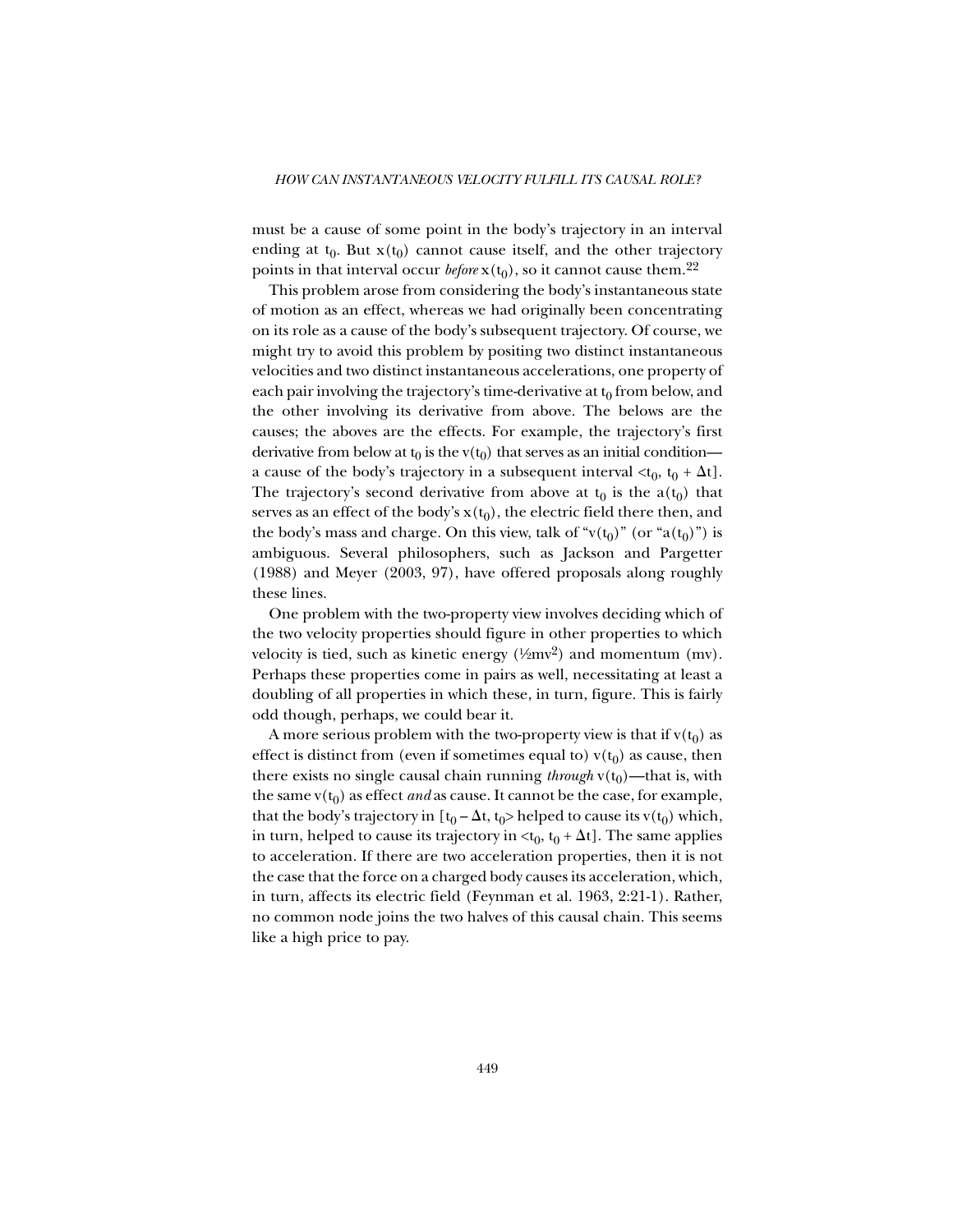## **3. Velocity's Essentially Kinematic Character**

According to velocity primitivism, a body's velocity is a property over and above its trajectory. The two are metaphysically independent, though connected by natural laws that give velocity its explanatory and causal roles. A common complaint against primitivism—lodged, for example, by Arntzenius (2000, 197)—is that it fails to respect ontological parsimony. That is, it adds to our ontology a property that we can dispense with (having already admitted trajectories) as well as a natural law reflecting this new property's redundancy, since this law merely sets the new quantity equal to the trajectory's time-derivative (at least when things are well behaved).

Of course, the contrary is suggested by the causal explanation problem. The additional property seems absolutely indispensable, since velocity—as the reductive view construes it—cannot stand in the requisite causal and explanatory relations. Nevertheless, I think that there is something fundamentally mistaken about primitivism: it fails to do justice to the fact that velocity is *essentially* something to do with trajectory (and nothing more than that).

Suppose that velocity were a property on an ontological par with position. What property would it be? We would understand velocity's nomic, causal, and explanatory roles, but not what it *is* for a body to have an instantaneous speed of 5 centimeters per second. We would know what velocity does but not what velocity is intrinsically.

Perhaps exactly this is the case for certain fundamental properties, such as a body's inertial mass, magnetic moment, and electric charge, or an electric field's strength and direction. Perhaps we do not know what it is in virtue of which a body possesses a charge or what it is that makes a positively charged body different from a negatively charged body. Perhaps we know only what difference this difference makes to the body's behavior under various circumstances.23

Although this may not actually be the right thing to say about such primitive properties as mass and electric charge, I recognize the attraction of this view.24 But I am not at all tempted to regard velocity in a similar way. This suggests that velocity primitivism is incorrect. The idea that what it is to be moving at 5 centimeters per second is something-we-know-not-what is as bizarre as the idea that what it is in itself to be to the left of a given object is something-we-know-not-what—or what it is to be 5 centimeters long (or 5 seconds in duration) is somethingwe-know-not-what. Unlike mass and electric charge, velocity is an essen-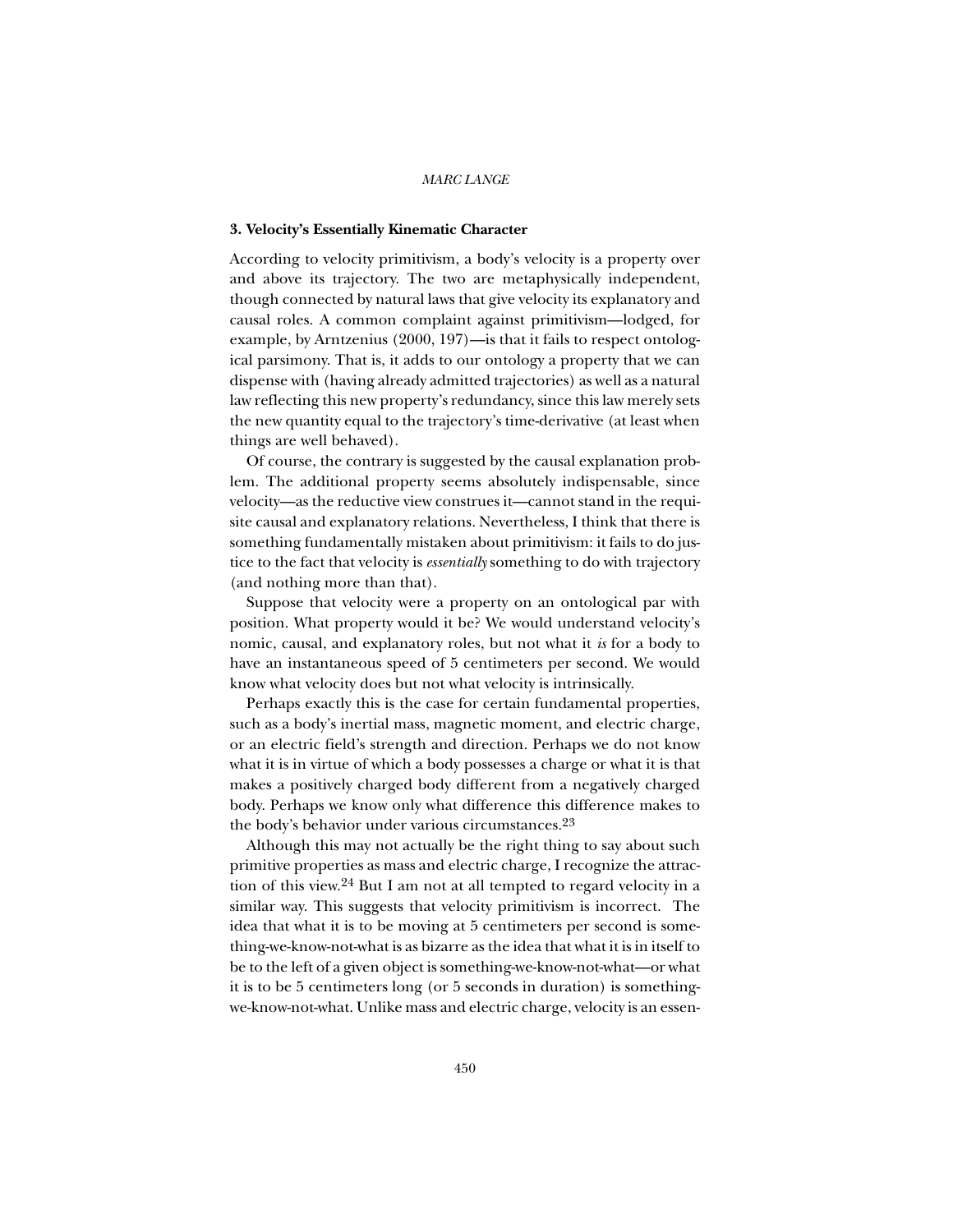tially kinematic property: it is no more ineffable than trajectory because whatever velocity is, we know that it must have something to do with trajectory (even if a body's  $v(t_0)$  fails to supervene on its trajectory). That is, we know that trajectory, velocity, and acceleration belong to the same "family" of properties; velocity's place in this family is essential to it. (I will shortly be more explicit about what this means.) So there is no temptation to say that we know nothing about what velocity is, only about what velocity does. The same considerations apply to other rates of change. Darkening cannot be something ineffable over and above anything to do with degrees of darkness; cooling cannot be something metaphysically independent from temperature.

The same thought can be motivated by the traditional view of natural laws as contingent truths.25 On that view, it is metaphysically possible for like electric charges to attract rather than to repel. It is metaphysically possible for electric charge to have played mass's nomic role, and vice versa. But it is far more difficult to see how mass could have stood in speed's relation to trajectory, or how velocity could have played acceleration's role and vice versa, or how magnetic moment could have played velocity's role. Having magnetic moment and velocity interchange their roles would be as bizarre as having mass and position do so. Velocity seems no more "interchangeable" than position, unlike (say) the various quark "colors," which seem utterly interchangeable. (All that seems to matter is their distinctness from one another, not what they are in themselves.)

It follows that certain relations among trajectory, velocity, and acceleration are metaphysical necessities rather than natural laws, as velocity primitivism takes them to be.<sup>26</sup> For example, it is a logical truth that if a body has well-defined position, velocity, and acceleration throughout the interval  $[t_0, t_0 + \Delta t]$ , then

$$
v(t_0 + \Delta t) = v(t_0) + \int_{t_0}^{t_0 + \Delta t} a(t) dt
$$

and

$$
x(t_0 + \Delta t) = x(t_0) + \int_{t_0}^{t_0 + \Delta t} v(t) dt.
$$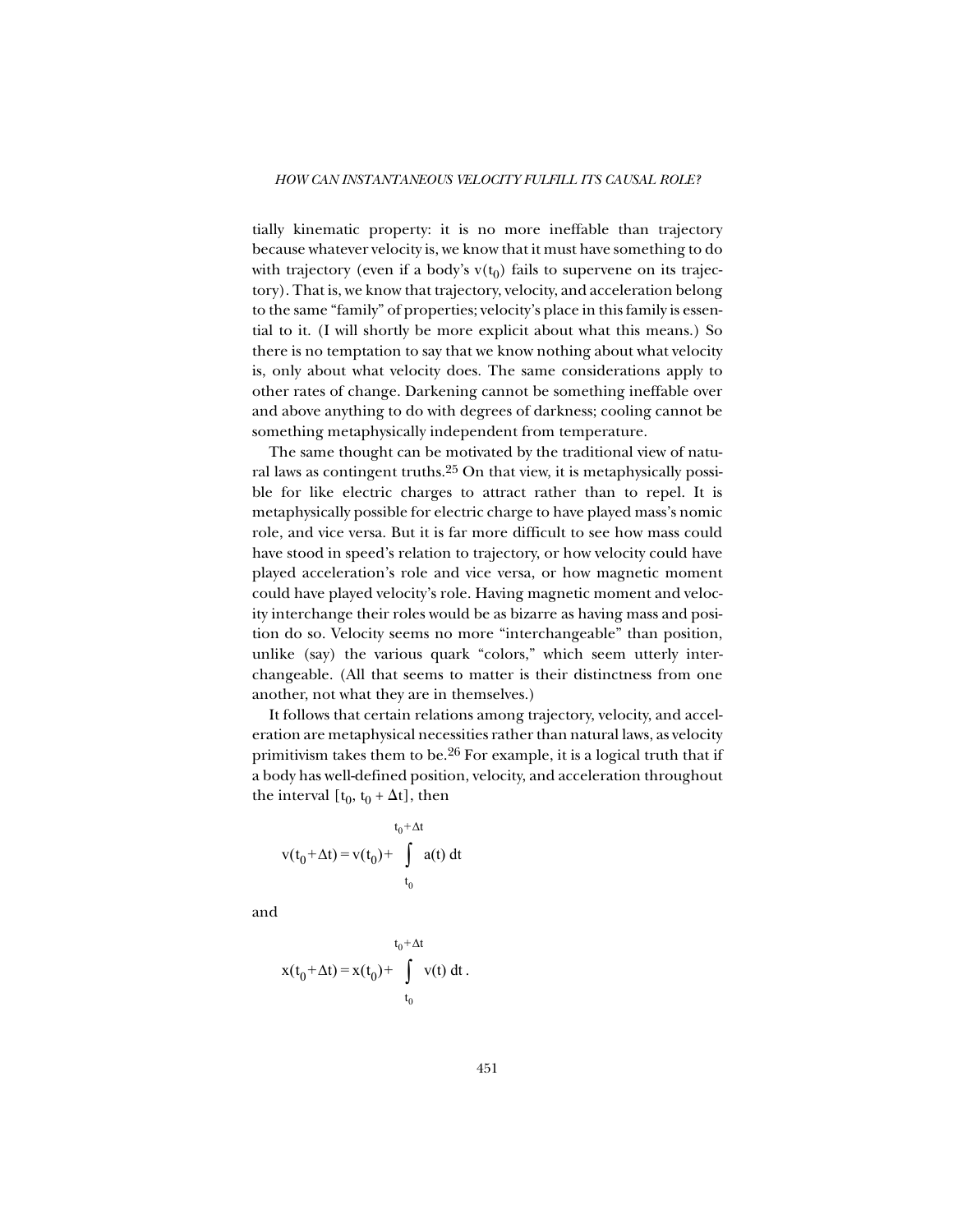These relations express the way that acceleration, velocity, and trajectory essentially belong to the same "family" of properties. Within this family, acceleration's relation to velocity is just like velocity's relation to position. These relations (along with Newton's second law of motion) are used to explain a body's trajectory during  $\langle t_0, t_0 + \Delta t \rangle$  by appealing to the net force on the body during  $[t_0, t_0 + \Delta t]$ , the body's mass, and initial conditions  $x(t_0)$  and  $v(t_0)$ . This is the scientific explanation that originally prompted the causal explanation problem.

We might worry that if these relations are metaphysically necessary, but every scientific explanation requires contingent laws of nature, then the scientific explanations that prompted the causal explanation problem cannot be genuine scientific explanations. However, for  $v(t_0)$ to help explain the body's subsequent trajectory, the body must *have* a subsequent trajectory; it must continue to exist. (Notice that one of the above metaphysical necessities is that  $v(t_0)$  stands in a certain relation to the body's acceleration over the course of a subsequent interval, and to its velocity at that interval's end, *if* the body has well-defined position, velocity, and acceleration throughout the interval. So this metaphysical necessity does nothing to preclude a body from having a welldefined  $v(t_0)$  while lacking a subsequent trajectory.) Given the initial conditions, a contingent law of nature is needed to ensure that the body will continue to exist. This part of the explanation is implicit in using a body's velocity during  $[t_0, t_0 + \Delta t]$ , its  $x(t_0)$ , and the above relation between position and velocity to explain a body's  $x(t_0 + \Delta t)$  since, in appealing to the body's velocity during  $[t_0, t_0 + \Delta t]$ , we imply that the body exists throughout this interval. Analogous considerations apply to any scientific explanation in which a quantity's value at  $t_0$  and its instantaneous rate of change in [t<sub>0</sub>, t<sub>0</sub> +  $\Delta t$ ] explains its value at (t<sub>0</sub> +  $\Delta t$ ). (I shall say more about this in the next section.)

The idea that velocity is essentially kinematic is distinct from ontological parsimony and, I believe, as strong a motivation behind the reductive view. Let's now see how to respect velocity's essentially kinematic character without adopting the reductive view. The resulting account will thereby solve the causal explanation problem.

### **4. Velocity as Like a Disposition**

I propose that classical instantaneous velocity is something like a dispositional property, a tendency, a power, or a propensity. To be moving at  $t_0$  in a given direction at 5 centimeters per second is to have a certain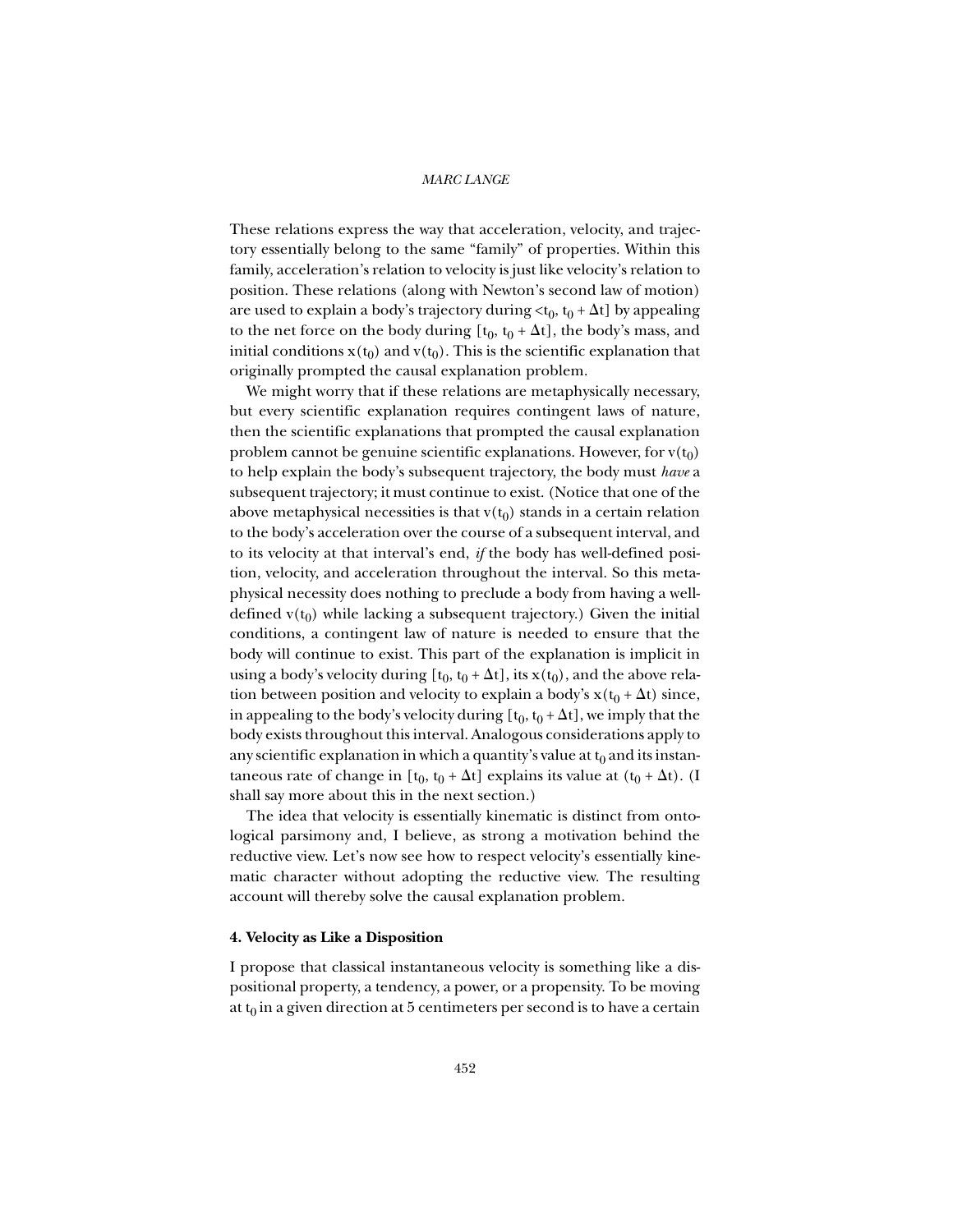*potential* trajectory—that is, to be *threatening* to proceed along a certain trajectory. It is to be disposed at  $t_0$  to have a trajectory with a time-derivative *from above* at  $t_0$  equal to 5 cm/s in the given direction.

A disposition need not be manifested, of course. A body's fragility, for instance, need not manifest itself; a fragile object may never break, since it may never be subjected to rough treatment. It merely would break, were it treated roughly (under the appropriate circumstances).<sup>27</sup> The requisite condition for  $v(t_0)$ 's manifesting itself is just that the body exist after  $t_0$ . Here, then, is my proposal:

What it is for a body to have  $v(t_0) = 5$  cm/s is for the body to exist at  $t_0$  and for it to be true at  $t_0$  that were the body to exist after  $t_0$ , the body's trajectory would have a time-derivative from above at  $t_0$ equal to  $5 \text{ cm/s}$ .

The time-derivative is taken *from above* in accordance with the familiar stimulus-response construal of dispositions: a body at  $t_0$  has a certain disposition exactly when it is disposed at  $t_0$  to respond in a certain way to a certain stimulus under certain conditions. The response does not occur prior to the stimulus, since the stimulus helps to cause the response. In the case of  $v(t_0)$ , the body's continuing to exist after  $t_0$  is not exactly a *stimulus—*a *cause* of the response (the body's subsequent trajectory's having a certain character). Rather, the body's continuing to exist after  $t_0$  indicates the *absence* of any factor at  $t_0$  that would keep the body from fulfilling its potential (as far as its trajectory is concerned) by causing it to cease to exist after  $t_0$ .

I propose that acceleration be understood in nearly a similar way:  $a(t_0)$  involves a subjunctive fact concerning what  $x(t)$ 's second timederivative from above at  $t_0$  would be, were the body to continue to exist for some finite temporal interval after  $t_0$  *and* to experience then exactly the same net force as it actually experiences at  $t_0$ . This last condition is required to accommodate the fact that in classical physics, a force field's non-zero region may have a sharp boundary—as when the electric field is zero inside and non-zero at and outside of a hollow, charged, conducting spherical shell. Consider a charged body on the shell but heading inside of it. The body has non-zero  $a(t_0)$  but, were it to continue to exist, its trajectory's second time-derivative from above at  $t_0$  would (neglecting non-electrical influences) be zero, since it would thenceforth be in a region of zero electric field. However, were it to continue to exist *while experiencing the same net force as it actually experiences at*  $t_0$  its trajectory's second time-derivative from above at  $t_0$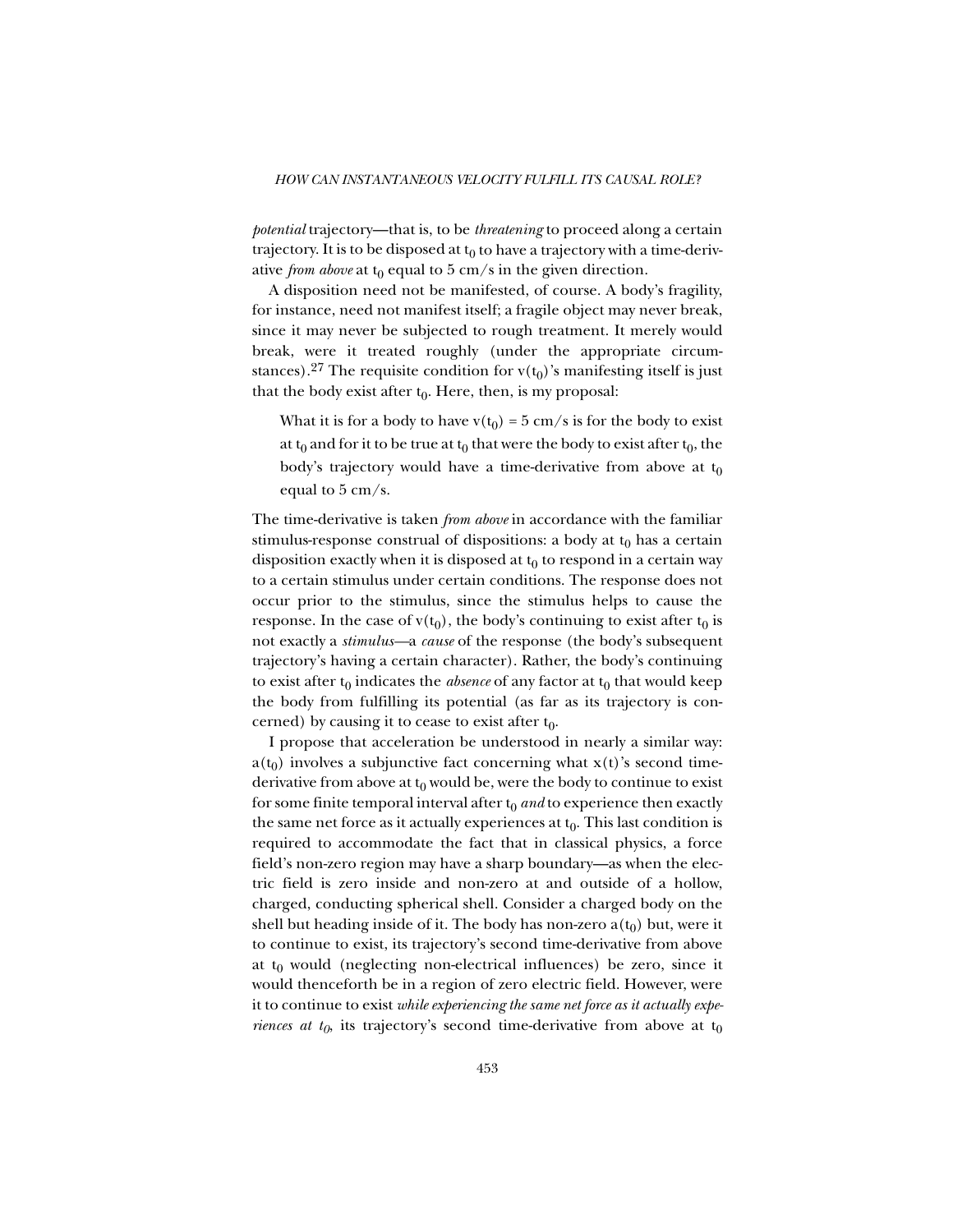would be non-zero. No similar condition needs to be added to the definition of velocity because in classical physics, a discontinuity in a field produces a discontinuity in acceleration, not in velocity.28 In a possible world operating according to classical physics (interpreted causally), outside influences act directly not upon a body's trajectory or upon its instantaneous velocity, but rather upon its velocity's rate of change. This suggests an important point (to which I shall return) regarding change in general: some quantities change because something sets them at a new value (like a thermostat being reset), whereas other quantities change because something elevates their rate of change (or the rate of change of their rate of change, or …) to a non-zero value. A rate of change (such as acceleration) that is directly set by outside influences must be understood in terms of a slightly different sort of subjunctive conditional than a rate of change (such as velocity) that changes exclusively because outside factors directly set *its* rate of change.

Considering that my aim is to give an analysis of classical instantaneous velocity that will function adequately in a traditional causal interpretation of classical physics, we should not be surprised that analyses roughly like mine were offered long ago (though since the late nineteenth century, they have been neglected in favor of the reductive view). Thomson and Tait "define the exact velocity [of a point body] as the space which the point would have described in one second, if for one second its velocity remained unchanged" (1888, 12). A similar account is offered by Maclaurin, who calls instantaneous velocity a "power" (Maclaurin 1742, 53–55; see Jesseph 1993, 281–82, and Carroll 2002, 66); Walton calls a body's instantaneous velocity the "[t]endency forward in the body" (1735, 47). Maclaurin says that "the velocity of motion is always measured by the space that would be described by that motion continued uniformly for a given time" (1748/1971, 104). (A similar definition is given by Hutton 1796, 484.) Although these proposals are similar to mine in having a subjunctive character, they appear to be circular; in defining a body's instantaneous velocity at  $t_0$ , these proposals appeal to the body's instantaneous velocity's remaining constant over a finite period beginning at  $t_0$ . These authors might have appealed to zero instantaneous acceleration instead of unchanged instantaneous velocity. However, they would then have had to offer a non-circular analysis of instantaneous acceleration (which they fail to do). These problems do not arise on my proposal, since it defines  $v(t_0)$ in terms of what the body's trajectory after  $t_0$  would be like, were the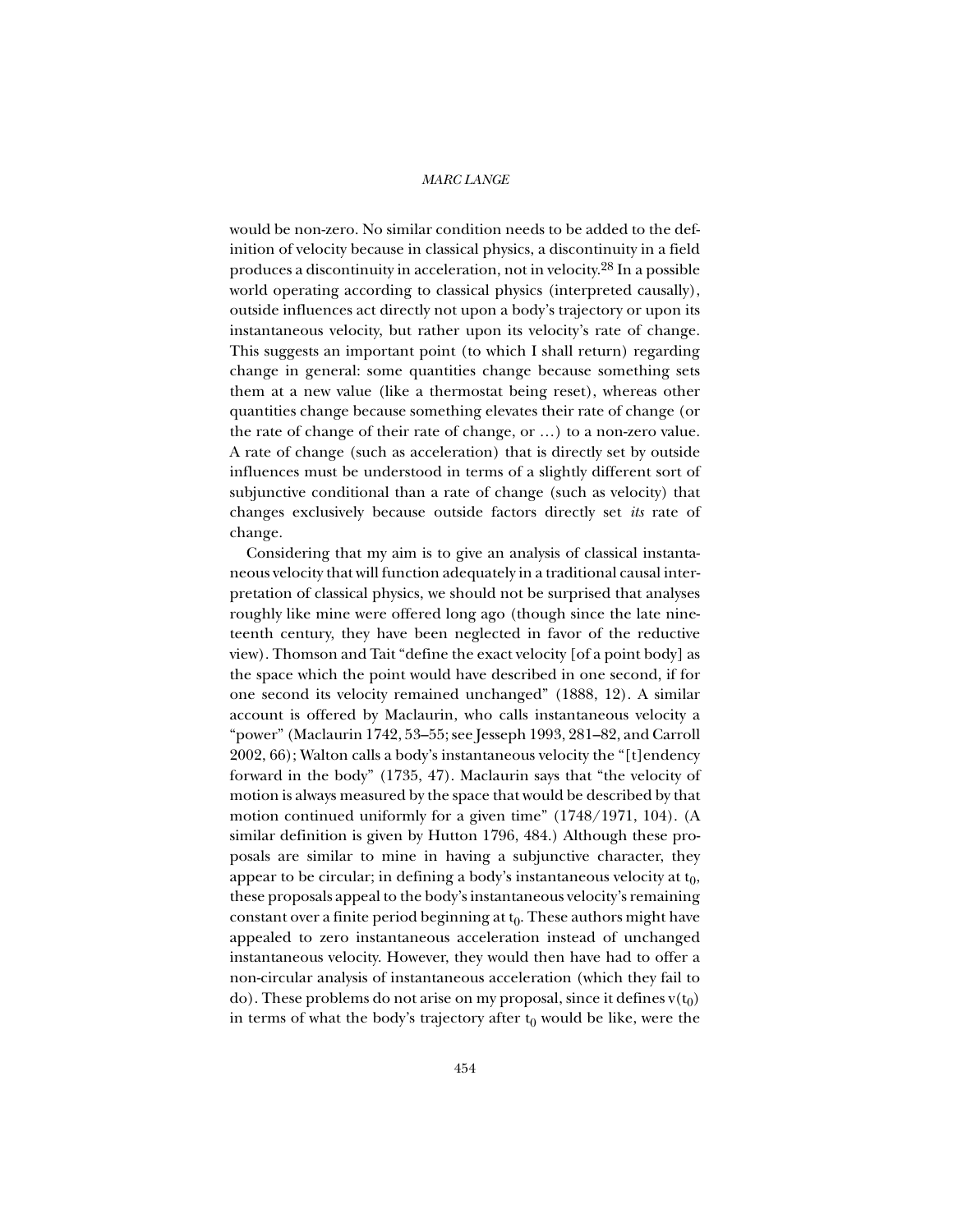body to exist after  $t_0$ —without specifying that the body must maintain a constant velocity at and after  $t_0$ . This condition is unnecessary because velocity is differentiable in classical physics, interpreted causally (since velocity is not set directly, but only by forces setting its rate of change, so that rate must be well defined), and because I am defining  $v(t_0)$  in terms of the derivative-from-above, not in terms of what the body's path over the next second would have been.29

There is a further problem with defining a body's instantaneous velocity in terms of the distance that the body would cover over the next second, were the body to undergo zero instantaneous acceleration throughout that interval. Consider a baseball that has been hit and at  $t_0$  is falling freely; it is undergoing non-zero downward acceleration. Suppose that the outfielder comes close to catching the ball at about  $t_0$ , but narrowly misses it. The easiest way for the ball's downward acceleration at  $t_0$  to have been zero is for the outfielder to have caught the ball, in which case the ball's fall would have slowed dramatically once the ball made contact with the outfielder's glove; the ball's downward acceleration at and after  $t_0$  would then have been zero because the ball would by then have been firmly within the fielder's glove, its instantaneous downward velocity zero. So the vertical distance that the ball at  $t_0$  would have covered in the next second, if its downward acceleration during that second had been zero, is zero. Yet that is not the ball's actual downward  $v(t_0)$ . In short, were the ball's downward acceleration at t<sub>0</sub> to have been zero, its v( $t_0$ ) would have been different from what it actually was. My proposal's "were the ball to exist after  $t_0$ " sometimes invokes a closer possible world than "were the ball's instantaneous acceleration during the next second to be zero." Of course, it would again be circular to define the ball's  $v(t_0)$  in terms of the ball's motion were the ball's instantaneous acceleration from  $t_0$  onward to be zero while its instantaneous  $v(t_0)$  remained as it actually was (which would not be the case if the zero acceleration were achieved by the ball's being caught).

On my proposal, a body that exists at  $t_0$  and subsequently, but not before, can have a well-defined  $v(t_0)$  despite its trajectory's having no time-derivative (from below or simpliciter) at  $t_0$ , since it may nevertheless be disposed to have a certain kind of trajectory after  $t_0$ . Likewise, a body that exists at  $t_0$  and before, but not subsequently, can have a welldefined  $v(t_0)$  despite its trajectory's having no time-derivative from above (or simpliciter) at  $t_0$ . The proper conditions for manifesting its velocity were simply not realized. Had the body with  $v(t_0) = 5$  cm/s not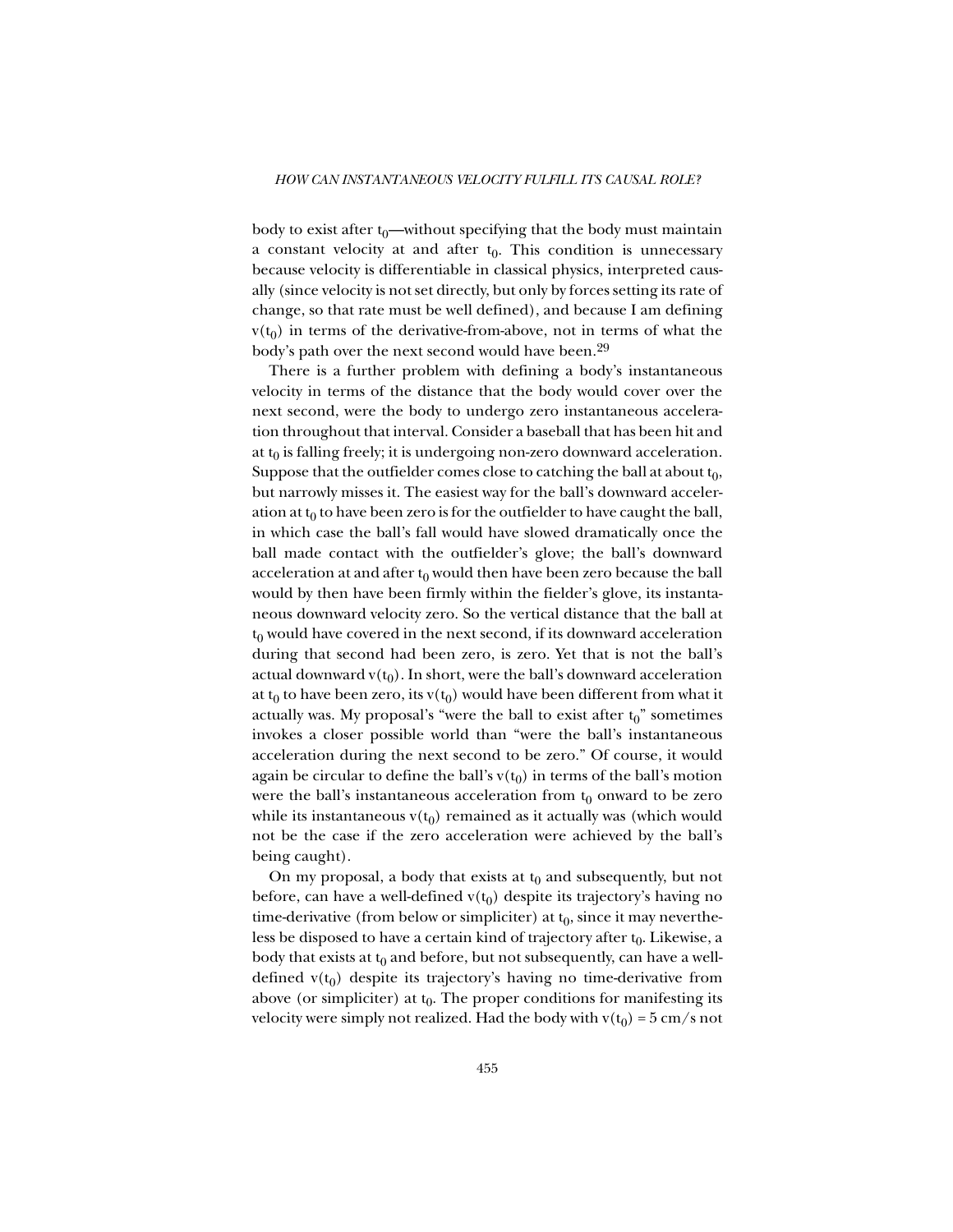gone out of existence at  $t_0$ , the body would have pursued a trajectory with time-derivative from above at  $t_0$  equal to 5 cm/s.

On my proposal, certain bodies in certain possible worlds lack classical instantaneous velocities at certain times. (These worlds are not operating according to classical physics (interpreted causally), since classical physics (so interpreted) presupposes that each body, whenever it exists, possesses a well-defined classical instantaneous velocity and acceleration.) For example, suppose that in a given possible world, the laws of nature require bodies to pursue "winking" trajectories: for any time t, a body that exists at t cannot exist at any other moment within (say) 3 seconds of t. Then a body's trajectory cannot have a timederivative from above at any time. So on my account, no body ever has a classical instantaneous velocity.

Likewise, reconsider the possible world where a body's sequence of positions is determined at random. A body in this world might accidentally move along a differentiable path over the interval  $\langle t_0 - \Delta t, t_0 + \Delta t \rangle$ . However, on my proposal, even such a body lacks a well-defined  $v(t_0)$ , since it is not true at  $t_0$  that were the body to exist after  $t_0$ , its trajectory at  $t_0$  would have a well-defined time-derivative from above.<sup>30</sup> The body at  $t_0$  is, as it were, awaiting the toss of a cosmic die.

To see this, compare the body in this hypothetical world to an actual object governed by probabilistic laws, such as a radioactive atom. An atom of Polonium-209 has a half-life of 102 years. Suppose it has two possible decay modes; upon decaying, it has a 70% chance of undergoing alpha decay and a 30% chance of instead undergoing beta decay. Consider a given atom of Polonium 209 today. Intuitively, it is false today that were the atom to decay sometime within the next 102 years, it would undergo beta decay, and it is also false today that the atom would undergo alpha decay, were it to decay within the next 102 years. (This is so even if the atom actually proceeds to undergo alpha decay sometime within the next 102 years.)

More generally, the forward-directed subjunctive conditional  $p > q$ (where p is logically consistent with the natural laws) is true at time  $t_0$ exactly when, if p is added to a certain (context-sensitive) subset of the facts concerning the universe's history during the period up to and including  $t_0$ , then q follows logically from these facts together with the natural laws.31 In the radioactive decay example ("Were the atom of Polonium-209 to decay in the next 102 years, it would undergo beta decay"), we can add the antecedent to *all* of the facts concerning the universe's history until now, and that result together with the laws fails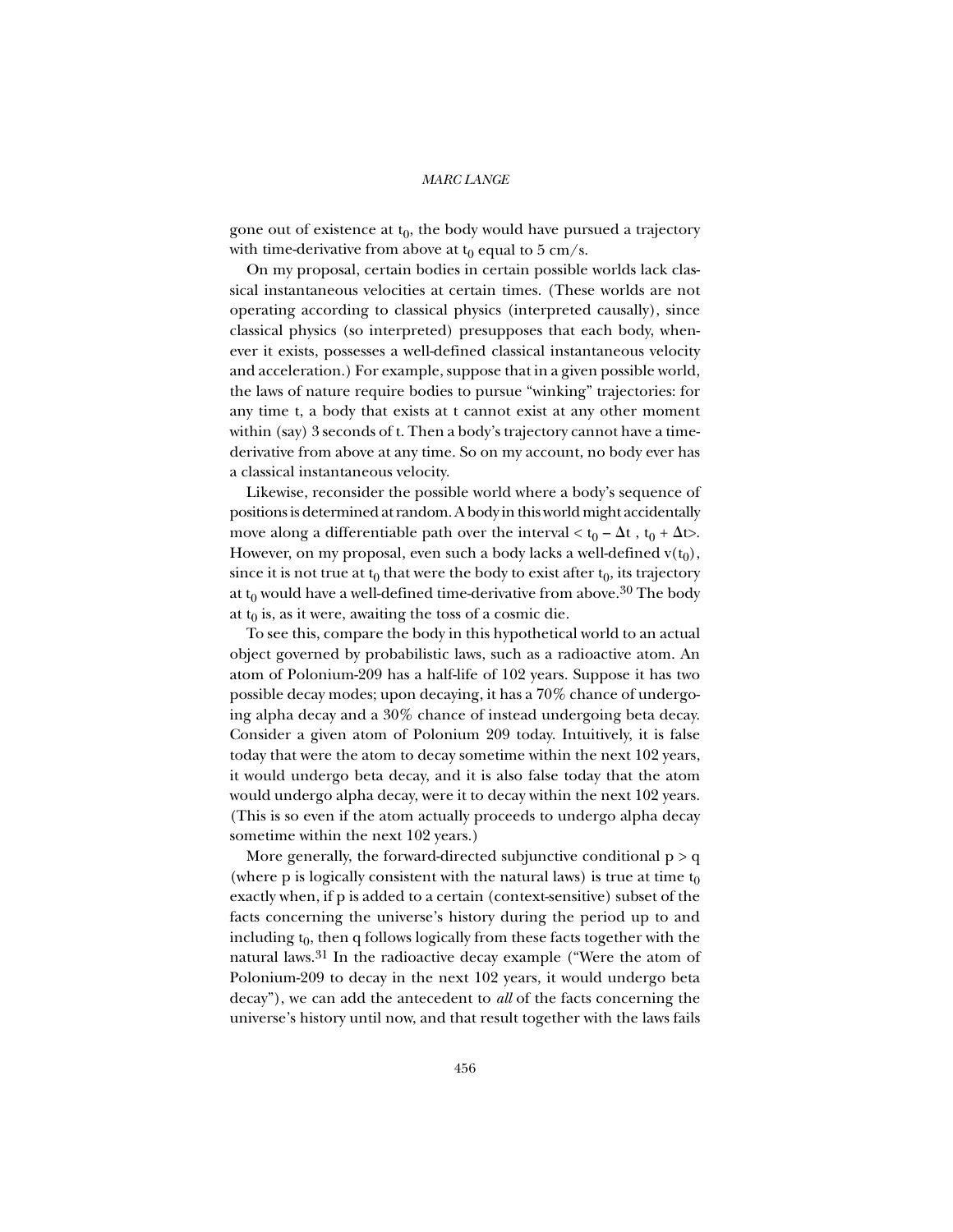to entail the consequent, since the relevant laws are probabilistic. So the radioactive-decay subjunctive conditional is false.32 The same applies at  $t_0$  to "Were the body to continue to exist after  $t_0$ , its trajectory at  $t_0$  would have a well-defined time-derivative from above" in the possible world where a body's positions are determined at random. Since this subjunctive conditional is false at  $t_0$ , the body has no velocity at  $t_0$ .<sup>33</sup>

In a possible world operating according to classical physics (interpreted causally), forces influence a body's trajectory by setting the body's instantaneous acceleration (via  $F = ma$ ). The body's instantaneous acceleration, in turn, affects the body's trajectory by affecting the body's instantaneous velocity. In contrast, in a possible world where the body's sequence of positions is determined at random, the outcomes of cosmic die tosses (as it were) set the trajectory *directly*, not by affecting the body's instantaneous acceleration. In that world, the body's trajectory is not caused by its instantaneous acceleration or velocity; indeed, as we have seen, the body has no instantaneous acceleration or velocity, since the requisite subjunctive facts are absent. This contrast suggests an important distinction between two ways in which quantities can be caused to change. Some quantities, such as a body's  $a(t_0)$  in a classical-physics world and a body's  $x(t_0)$  in the random-trajectory world, are subject to influences that set them directly to a new value irrespective of their former value. Other quantities change in the manner of velocity and position in the classical-physics world in that the quantity's new value depends on its former value; outside influences act directly only on the quantity's rate of change, or on the rate of change of its rate of change, or on some higher-order rate. A body's temperature at  $t_1$ , for example, results from its temperature at  $t_0$  and its instantaneous rate of temperature change at each moment during  $[t_0, t_1]$ , where a cause of that rate at any moment is the instantaneous rate at which heat energy is then entering or leaving the body, which in turn is caused by the difference between the body's temperature and the temperature of its surroundings. The incoming heat energy does not set the body's new temperature directly, but merely causes its temperature to rise.

If a quantity changes in the former fashion, then that quantity may have no instantaneous rate of change (the analogue of instantaneous velocity). But a quantity must have an instantaneous rate of change if the quantity changes in the latter fashion; the requisite subjunctive facts must exist. Indeed, for any quantity that changes in the latter fashion, the causal explanation problem arises. For example, if the body's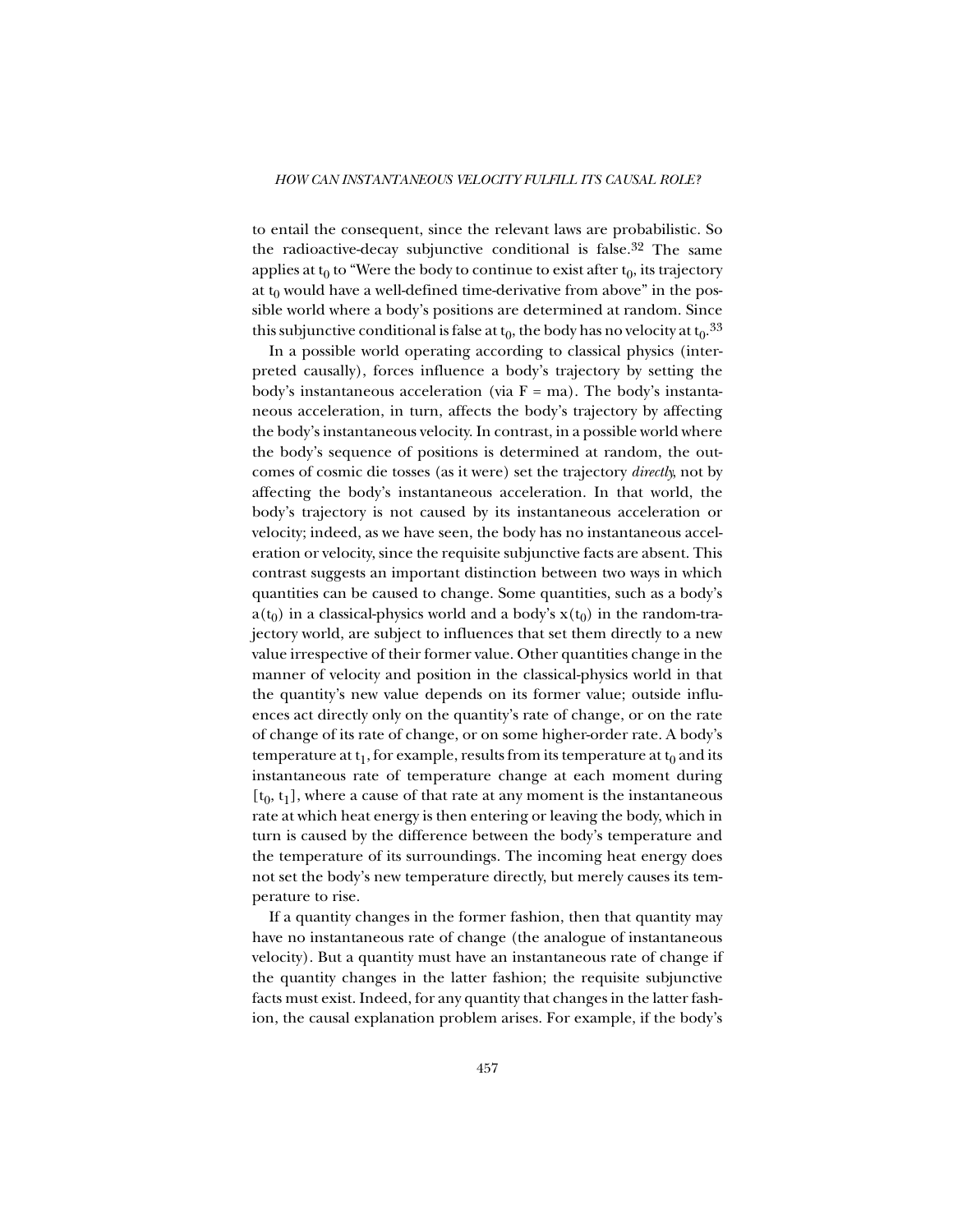instantaneous rate of temperature change at  $t_0$  is a cause of the subsequent "trajectory" taken by the body's temperature, then as we saw in section 1, that rate cannot be a relation's holding among the trajectory's points in a neighborhood surrounding  $t_0$ . Moreover, the body's instantaneous rate of temperature change at  $t_0$  is an effect, not merely a cause. If the temperature difference at  $t_0$  between the body and its surroundings is a cause of the body's instantaneous rate of temperature change at  $t_0$ , then as we saw in section 2, that rate cannot be the temperature trajectory's time-derivative from below. In this way, the very same issues that I have explored in connection with classical instantaneous velocity arise as well in connection with many other instantaneous rates of change, such as temperature's.

How, then, does my proposal resolve the causal explanation problem? As shown by the possible world where a body's sequence of positions is determined at random, the body's actual trajectory after  $t_0$  is not what makes it true (or false) at  $t_0$  that the body would pursue a certain trajectory after  $t_0$ , were the body to exist after  $t_0$ . On my proposal, a body's  $v(t_0)$  is not a relation's holding among points in the body's actual trajectory at  $t_0$  and neighboring moments. So when the body's  $v(t_0)$  serves as an initial condition in causally explaining each point in the body's subsequent trajectory, there is no danger of any of those points being a cause of itself and there is no obstacle to  $v(t_0)$  serving as a common cause of each of these points.

On a familiar Humean picture, a body's state at one moment is logically independent of the states of things during the rest of the universe's history. The Humean picture gets its grip on us when, roughly speaking, we imagine placing a momentary time-slice of a body, with its momentary state, into any unoccupied spacetime location in any logically possible universe that does not already contain that body, and inserting into the resulting universe at other unoccupied spacetime locations further momentary time-slices of the body in arbitrary momentary states—and never find ourselves producing a contradiction. But if  $v(t_0)$  is part of a body's state at  $t_0$ , then on my account of classical instantaneous velocity, a body's state at one moment imposes a logical constraint on what its states can be during the rest of the universe's history: the body cannot continue to exist after  $t_0$  without having a trajectory whose time-derivative from above at  $t_0$  is equal to  $v(t_0)$ . However, as we have just seen, a body that exists at  $t_0$  is not logically compelled to have a  $v(t_0)$  at all; the natural laws must be such that there are at  $t_0$  certain subjunctive facts regarding the body. Any physical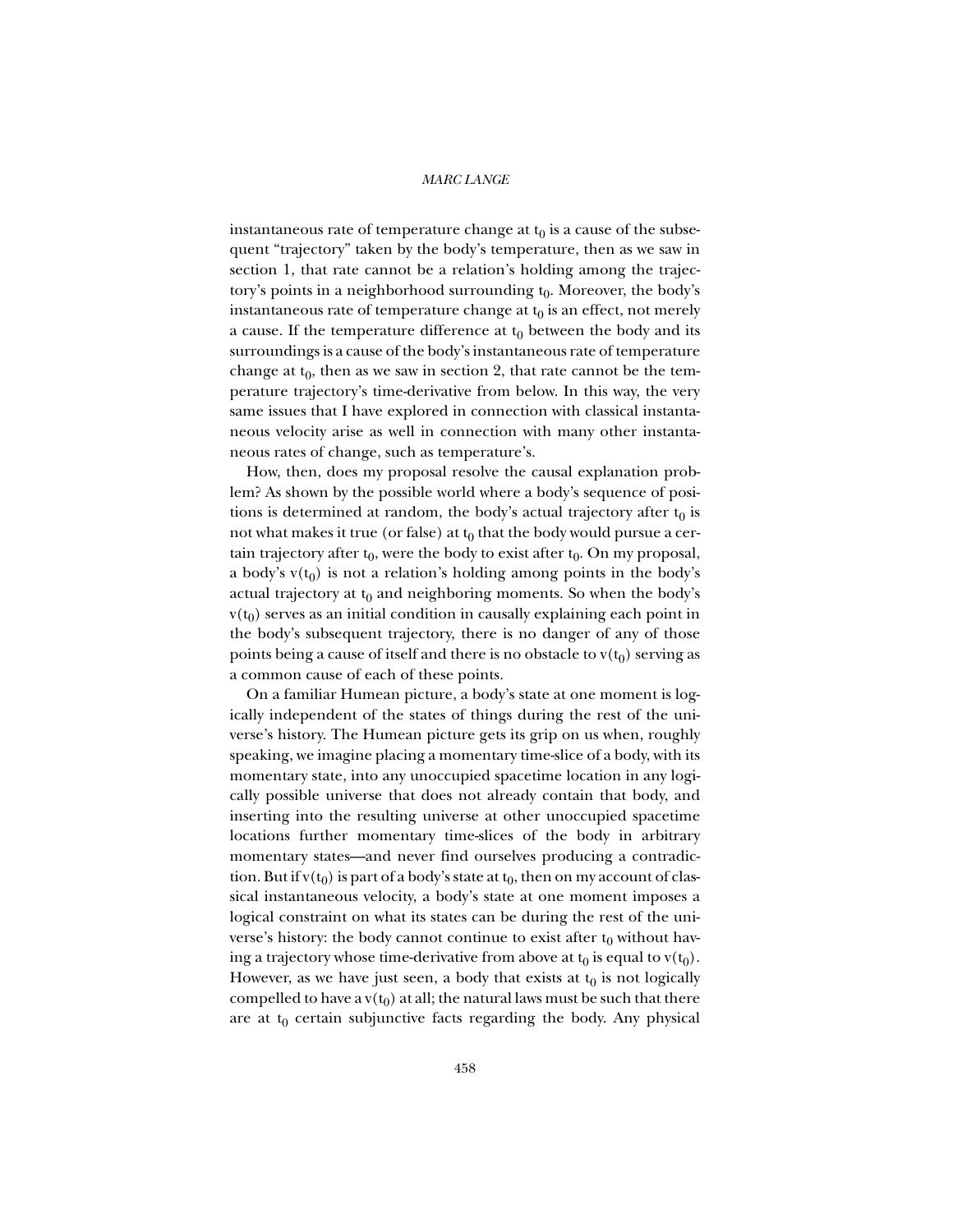quantity's instantaneous rate of change is likewise well defined only by the grace of the natural laws. So if a body's momentary "state" includes its instantaneous velocity, then the body's state imposes logical constraints on the natural laws and thereby on the body's states at other times. On the other hand, if a body's "state" can include only properties (such as mass, position, and electric charge) that are not essentially instantaneous rates of change of other properties, then its state at one moment could indeed be logically independent of its states during the rest of its existence. This seems sufficient to gratify the motivation behind the Humean picture: when we imagine placing momentary time-slices of the body into vacant spots in a logically possible universe, we imagine each time-slice coming with a momentary state involving only properties that are not instantaneous rates of change of other properties.

I have referred to a body's velocity as *something like* a disposition in order to sketch my proposal and to emphasize the role that a subjunctive fact plays in it. However, I resist calling velocity a disposition. Although the metaphysics of dispositions is controversial, the traditional view is that every disposition has a categorical "ground" and it is the ground, rather than the disposition, that helps to cause the disposition's manifestation. For example, the glass's shattering is caused by the ball's colliding with it and the glass's molecular structure, not by its fragility. If the glass's fragility (together with the ball's colliding with it) caused the shattering, then the glass's molecular structure would apparently have no causal work to do, and no laws of nature need be involved in explaining the shattering. To explain the glass's shattering by appealing to its fragility (that it would shatter, were it treated roughly under certain conditions) and its receiving rough treatment under those conditions would be to give an explanation of the dormitive-virtue variety, which is no genuine explanation at all.

However, analogous considerations do not apply to velocity. For velocity (as I have characterized it) to have a "categorical basis" (such as the body's mass and momentum might be thought to be) would conflict with velocity's essentially kinematic character; velocity would involve something over and above its metaphysically necessary connection with trajectory. Admittedly, the relation between a body's  $v(t_0)$ , its still existing after  $t_0$ , and its trajectory's time-derivative from above at  $t_0$ is metaphysically rather than nomically necessary, and so in this respect resembles the relation between an object's fragility, its being treated roughly under certain conditions, and its breaking. However, this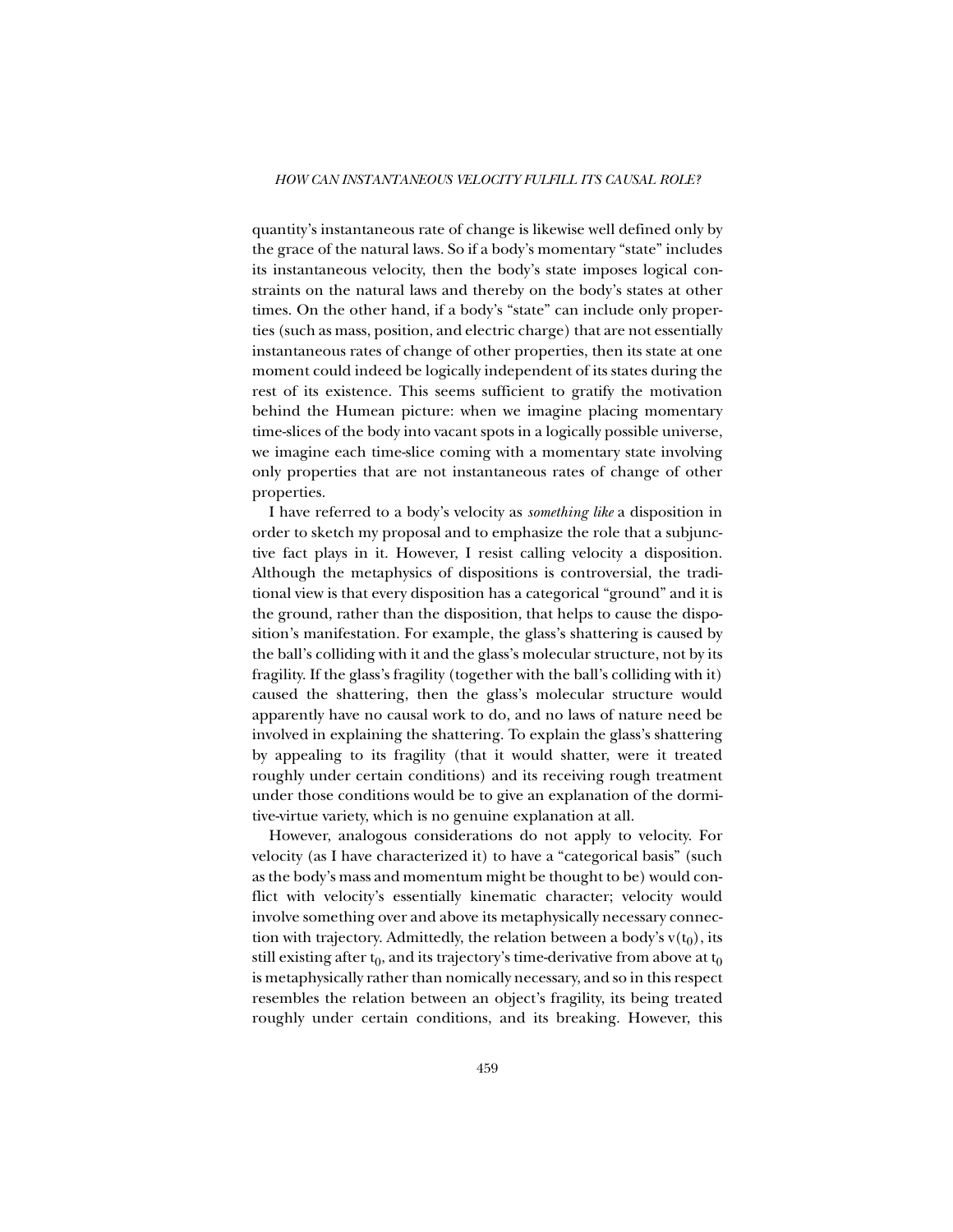resemblance does not keep the body's  $v(t_0)$  from being a cause of the body's subsequent trajectory. Whereas the object that breaks is treated roughly at the same moment at which it is fragile, the body's still existing after  $t_0$  concerns the situation *after* the body is characterized by  $v(t_0)$ . When the body's trajectory's time-derivative from above at  $t_0$  is explained by its  $v(t_0)$  and other initial conditions, those conditions are all present at  $t_0$ , and so they do not include the body's still existing after  $t_0$ . Rather (as I mentioned in section 3), they include the facts that combine with natural laws to explain why the body does not go out of existence at  $t_0$ . So when the trajectory's time-derivative from above at  $t_0$ is explained by  $v(t_0)$  and other initial conditions, the explanation goes through natural laws and not solely through metaphysical necessities, unlike the pseudo-explanation of the object's breaking because it was fragile and treated roughly. Unlike fragility, then, velocity requires no categorical ground to perform the explanatory duties in its stead. As I shall explain further, I see a fact about a body's instantaneous velocity as a subjunctive fact having no categorical ground.

For a variety of reasons, it may appear unattractive to analyze velocity in terms of a subjunctive fact. One great advantage of the reductive view is that it renders the truth-conditions of " $v(t_0) = 5$  cm/s" unmysterious. A subjunctive conditional's truth-makers have often been thought extremely mysterious indeed. Furthermore, if a body is moving now at 5 cm/s not in virtue of its current categorical properties, but in virtue of where it would be were it to continue to exist, then two bodies could be thoroughly alike now, as far as their categorical properties are concerned, and yet possess different velocities now. The meteor discussed by Bigelow and Pargetter produces a given force upon colliding with Mars not solely because of its current categorical properties and the natural laws, I am contending, but also because of the truth of certain subjunctive conditionals. But that can't be right, Bigelow and Pargetter seem to be saying; these subjunctive conditionals must themselves be made true by categorical facts!

However, it may be somewhat disingenuous to complain that we had hoped to do without subjunctive conditionals in explanations of a body's trajectory. Traditionally, scientific explanations and causal relations have been thought somehow to involve laws of nature, which are distinguished from accidents by the truth of various subjunctive conditionals. Perhaps the truth of certain subjunctive conditionals gives the laws their nomic status (rather than the laws' nomic status making certain subjunctive conditionals true). $34$  In that case, insofar as laws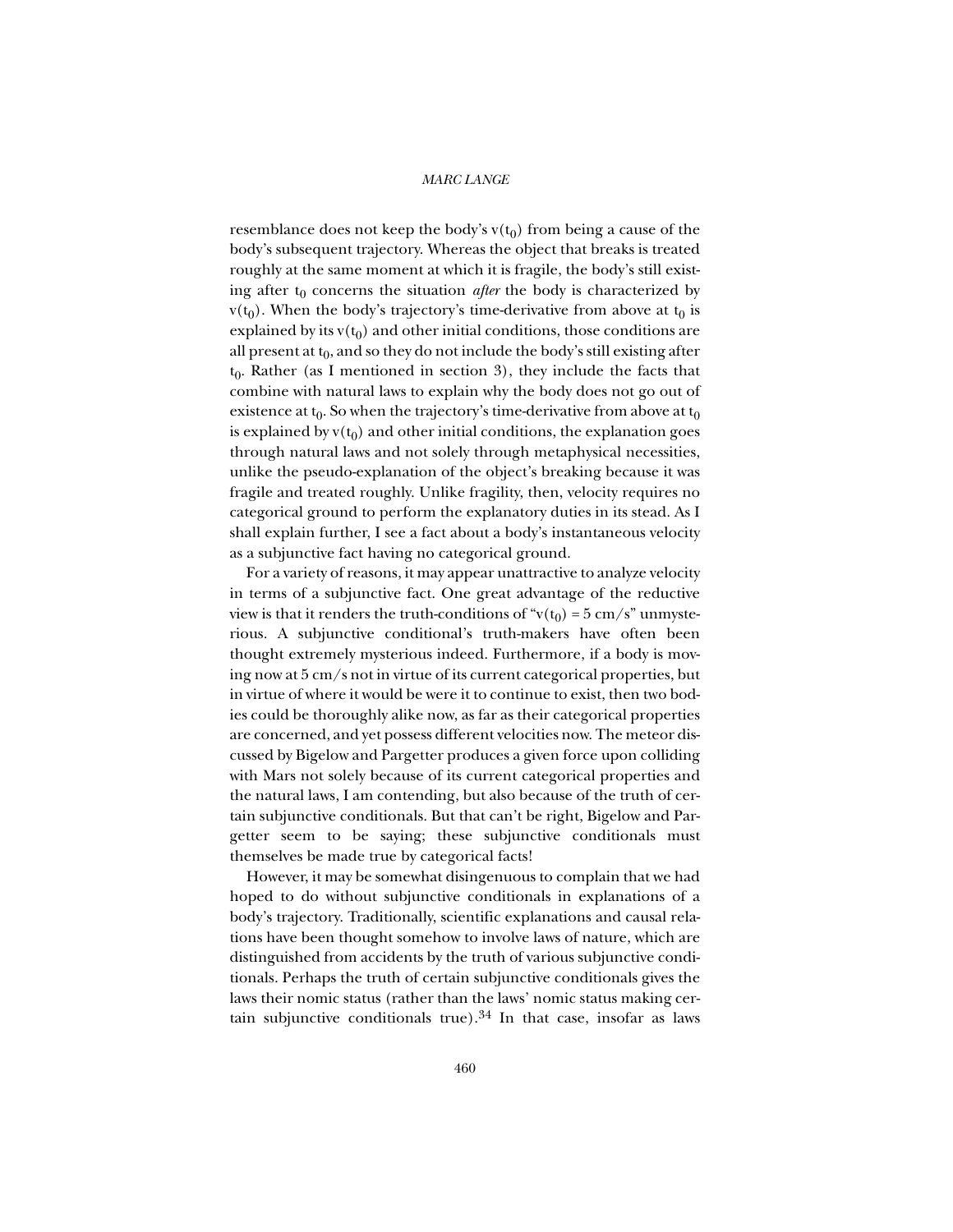explain and help make causal relations hold, the truth of various subjunctive conditionals does.

For that matter, we might question the thought that any subjunctive conditional's truth must be grounded entirely upon the instantiation of various categorical properties. Arguments that have been made against Humean supervenience suggest that two possible worlds, utterly alike in which categorical properties are instantiated at which moments, can differ in which counterfactual conditionals are true there (and in what the natural laws are there).35 Furthermore, even when the truth of a subjunctive conditional (such as "Were the body treated roughly, it would break") is "grounded" upon various categorical facts (such as the body's molecular structure), those facts fix the subjunctive conditional's truth only by way of certain natural laws. But perhaps, as I just speculated, the laws themselves acquire their nomic status by virtue of the truth of various subjunctive conditionals. So subjunctive facts may be ineliminable. Perhaps the right lesson to be drawn, at long last, from Goodman's (1983, 9–17) famous discussion of cotenability is that there are no wholly categorical truth-conditions for counterfactuals.

Lewis once urged us to reject false preconceptions about what it would be like to understand counterfactuals, and instead to take them "at face value: as statements about possible alternatives to the actual situation" (1986, 161). I endorse the spirit of this remark, but I suggest that we take them as more like statements about the actual situation, just as we take statements about a body's instantaneous velocity to be. While we are accustomed to finding counterfactuals lying in wait behind causal relations, or natural laws, or dispositions, it may be disconcerting to find them bound up within a property as apparently metaphysically innocuous as instantaneous velocity. But Zeno was surely right in finding instantaneous velocity to be far from metaphysically innocuous.

### *University of North Carolina at Chapel Hill*

### References

- Arntzenius, Frank. 2000. Are There Really Instantaneous Velocities? *The Monist* 83:187–208.
- Bigelow, John, and Robert Pargetter. 1990. *Science and Necessity*. Cambridge: Cambridge University Press.
- Blackburn, Simon. 1990. Filling In Space. *Analysis* 50:62–65.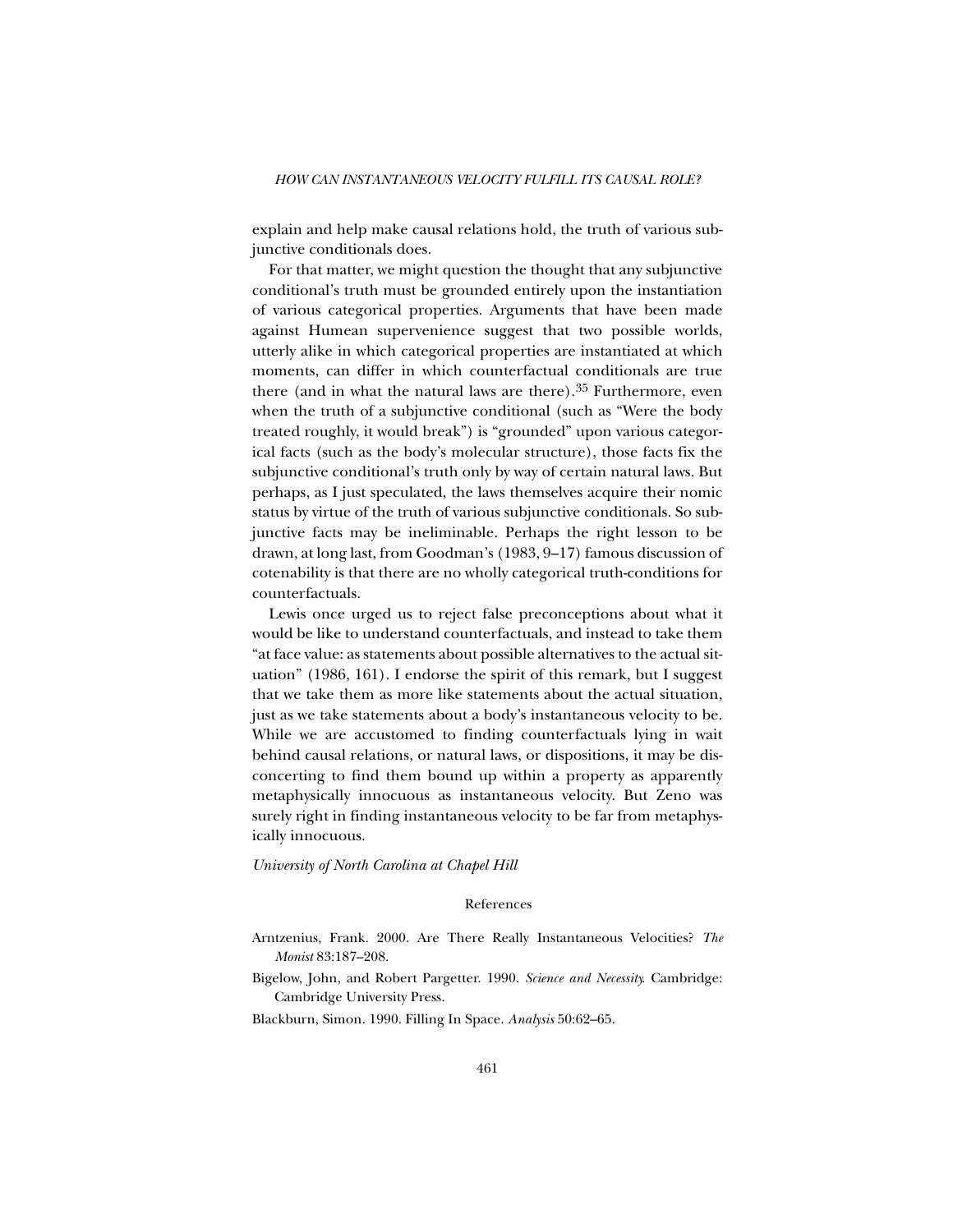- Broad, C. D. 1933. *Examination of McTaggart's Philosophy*. Cambridge: Cambridge University Press.
- Carroll, John. 1994. *Laws of Nature*. Cambridge: Cambridge University Press.
- Carroll, John. 2002. Instantaneous Motion. *Philosophical Studies* 110:49–67.
- Emerson, William. 1768. *The Doctrine of Fluxions*. 3d ed. London: Robinson and Roberts.
- Feynman, Richard, Robert Leighton, and Matthew Sands. 1963. *The Feynman Lectures on Physics*. Reading, Mass.: Addison-Wesley.
- Foster, John. 1982. *The Case for Idealism*. London: Routledge.
- Goodman, Nelson.1983. *Fact, Fiction and Forecast*. 4th ed. Cambridge: Harvard University Press.
- Hempel, C. G. 1965. *Aspects of Scientific Explanation and Other Essays in the Philosophy of Science*. New York: Free Press.
- Hutton, Charles. 1796. *Mathematical and Philosophical Dictionary*. London: J. Davis for J. Johnson.
- Jackson, Frank, and Robert Pargetter. 1988. A Question about Rest and Motion. *Philosophical Studies* 53:141–46*.*
- Jesseph, Douglas. 1993. *Berkeley's Philosophy of Mathematics*. Chicago: University of Chicago Press.
- Kuhn, Thomas. 1977. A Function for Thought Experiments. In *The Essential Tension*, 240–65. Chicago: University of Chicago Press.
- Lange, Marc. 2000. *Natural Laws in Scientific Practice*. New York: Oxford University Press.
- ———. 2002a. *An Introduction to the Philosophy of Physics*. Oxford: Blackwell.
- ———. 2002b. Who's Afraid of *Ceteris-Paribus* Laws? Or: How I Learned to Stop Worrying and Love Them. *Erkenntnis* 57:407–23.
- -. 2004. A Note on Scientific Essentialism, Laws of Nature, and Counterfactual Conditionals. *Australasian Journal of Philosophy* 82:227–41.
- ———. 2005. Laws and Their Stability. *Synthese* 144:415–32.
- Langton, Rae. 1998. *Kantian Humility*. New York: Oxford University Press.
- Lewis, David. 1986. *Philosophical Papers*, vol. 2. New York: Oxford University Press.
- ———. unpublished. Ramseyan Humility.
- Lycan, William. 2001. *Real Conditionals*. Oxford: Oxford University Press, Clarendon Press.
- Mackie, J. L. 1973. *Truth, Probability, and Paradox*. Oxford: Oxford University Press.
- Maclaurin, Colin. 1742. *A Treatise of Fluxions*. Edinburgh: Ruddimans.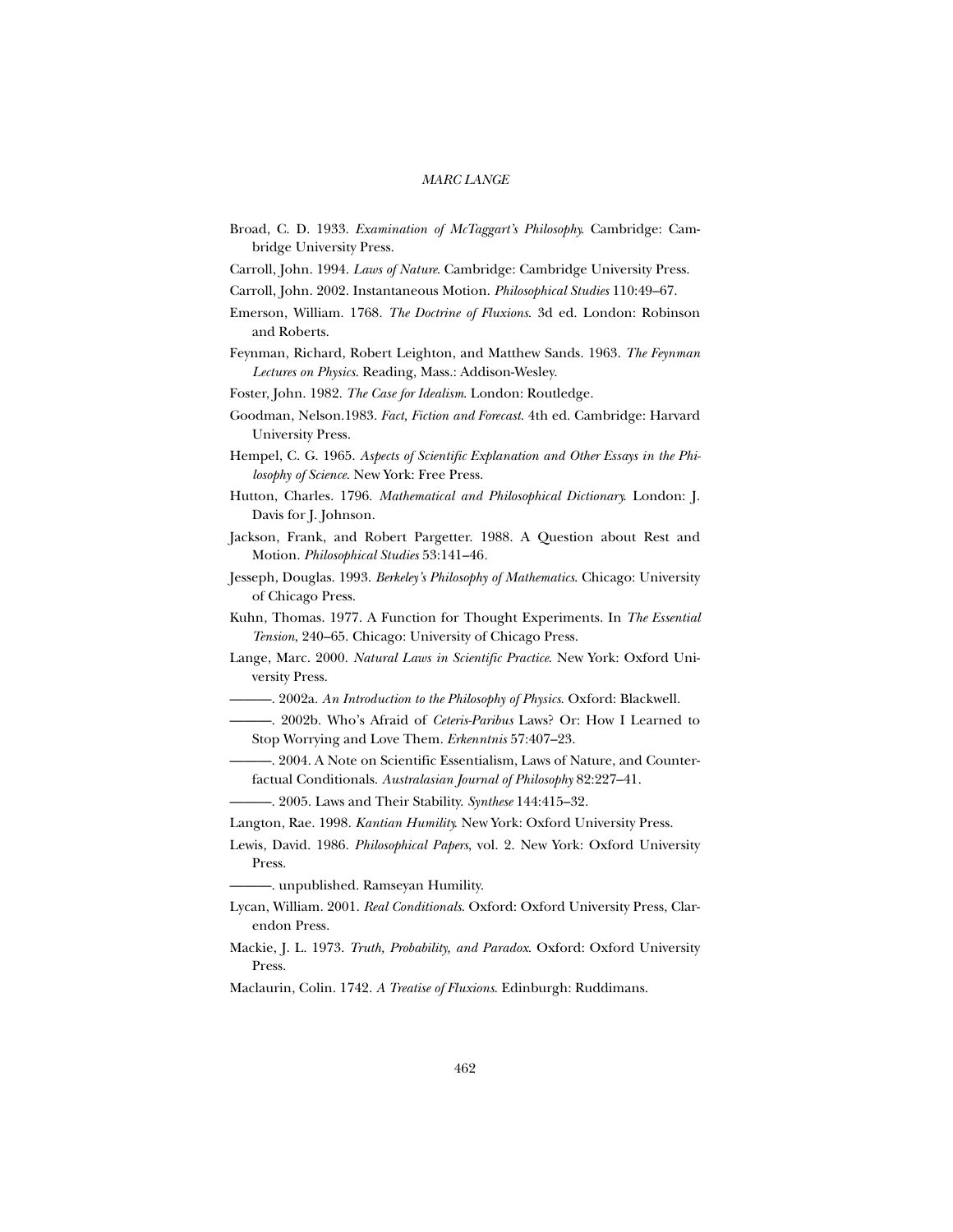———. 1748/1971. *An Account of Sir Isaac Newton's Philosophical Discoveries*. Hildesheim: Olms Verlag.

Meyer, Ulrich. 2003. The Metaphysics of Velocity. *Philosophical Studies*.112:93– 102.

Mumford, Stephen. 1998. *Dispositions*. New York: Oxford University Press.

Poincaré, Henri.1902/1952. *Science and Hypothesis*. New York: Dover.

- Price, H. H. 1953. *Thinking and Experience*. Cambridge: Harvard University Press.
- Russell, Bertrand. 1903/1937. *Principles of Mathematics*. 2d ed. London: G. Allen & Unwin.

———. 1917. *Mysticism and Logic*. London: George Allen & Unwin.

Salmon, Wesley. 1980. *Space, Time, and Motion*. 2d ed. Minneapolis: University of Minnesota Press.

———. 1984. *Scientific Explanation and the Causal Structure of the World*. Princeton: Princeton University Press.

Spivak, Michael. 1980. *Calculus*. 2d ed. Berkeley: Publish or Perish.

- Thomson, William [Lord Kelvin], and P. G. Tait. 1888. *A Treatise on Natural Philosophy.* Cambridge: Cambridge University Press.
- Tooley, Michael. 1977. The Nature of Law. *Canadian Journal of Philosophy* 7:667–98.

———. 1988. In Defense of the Existence of States of Motion. *Philosophical Topics* 16:225–54.

- Walton, John. 1735. *The Catechism of the Author of the Minute Philosopher Fully Answer'd*. 2d ed. Dublin: S. Powell for William Smith.
- Worrall, John. 1989. Structural Realism: The Best of Both Worlds? *Dialectica* 43:99–124.

Zemanian, A. H. 1965. *Distribution Theory and Transform Analysis*. New York: McGraw-Hill.

### Notes

Thanks to David Armstrong, Ori Belkind, John Carroll, Alan Hajék, Doug Jesseph, Ulrich Meyer, Ram Neta, John Roberts, reviewers for this journal, and members of the Triangle Philosophy of Science Ellipse for discussion. I also wish to record my profound debt to my teacher, Wes Salmon, for many discussions of this topic and others that continue to puzzle me.

1 For some examples of this traditional interpretation of classical physics, see Walton 1735, 47; Emerson 1768, v and xi; Maclaurin 1748/1971, 54 and 113–14; and Thomson and Tait 1888, 242 and 385. Philosophers, too, generally presume something like this traditional causal interpretation, as when Lewis takes a car crash as having among its causes the position and velocity of the car a split second before the impact (Lewis 1986, 216; cf. Hempel 1965,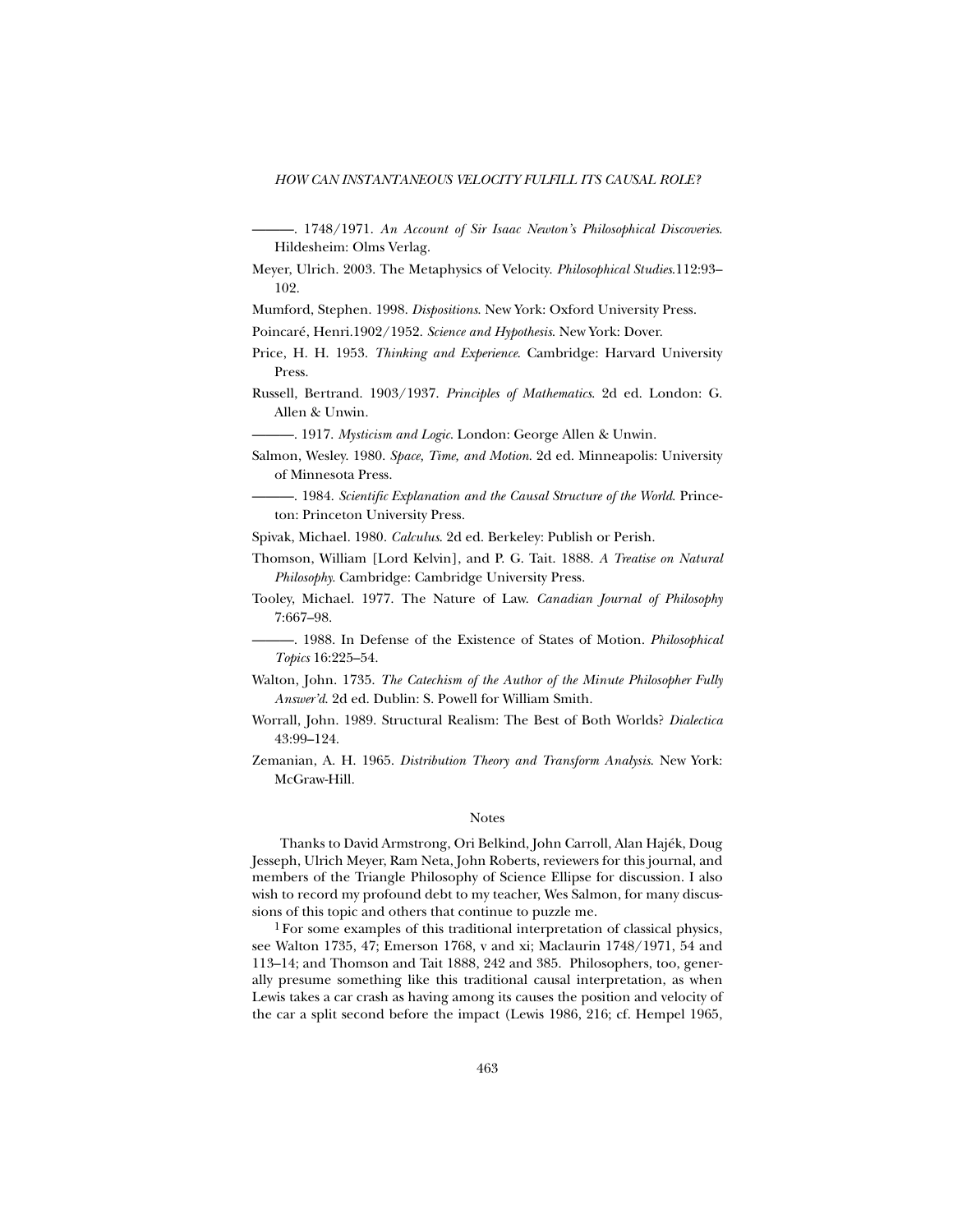184).

2Kuhn 1977 gives a different argument for a similar conclusion.

3 In *De Caelo* (2.8.290a 25–30), Aristotle says (as far as I can tell) that the moon's always presenting the same face to the earth shows that the moon does not rotate, but merely participates in the rotation of the sphere in which it is embedded. This was also Copernicus's view. (If the moon is embedded in an epicycle whose center revolves around the earth along a deferent, then lunar non-rotation amounts to the moon's keeping the same face toward the center of the epicycle. The moon would then have to rotate in order to keep the same face toward earth.)

4 I shall be sloppy about vector notation, allowing context to indicate whether I mean speed (a scalar) or velocity (a vector: speed and direction) by 'v', and likewise for other symbols.

5 For further discussion, see Lange 2002a.

6 Following standard notation, a square bracket ("[" or "]") indicates that the interval includes its endpoint, and a pointy bracket ("<" or ">") indicates that the interval omits its endpoint.

7Tooley (1988, 240 and 243), Bigelow and Pargetter (1990, 66), and Arntzenius (2000, 192) briefly sketch arguments in a roughly similar spirit. Walton (1735, 47) and Emerson (1768, v and xi) are careful to distinguish instantaneous velocity from its effect (involving change of place).

8 It might be replied: Yes, instantaneous velocity has no causal role in classical physics. A body's *momentum* does the causal work. By physical law, a body's momentum equals its mass times velocity, but momentum is ontologically distinct from mass and velocity; momentum is ontologically on a par with charge and trajectory. In accordance with Newton's second law of motion (equating the net force on the body at t to the time rate of change at t of the body's momentum), a body's trajectory in the interval  $,  $t_0 + \Delta t$ ] can be causally$ explained by the body's mass, the forces on the body at each moment in the interval  $[t_0, t_0 + \Delta t]$ , and some initial conditions: the body's position at  $t_0$  and the body's momentum at  $t_0$ . I reply: The causal explanation problem is now reproduced as a puzzle about momentum and its instantaneous rate of change. That rate at  $t_0$  (caused by the net force on the body at  $t_0$ ) is supposed to be a cause of the body's momentum in  $,  $t_0 + \Delta t$ ]. How, then, can momen$ tum's instantaneous rate of change at  $t_0$  be reduced in Russellian fashion to a certain relation among the body's momenta at the instants in a neighborhood of  $t_0$ ?

It might also be worth considering whether the causal explanation problem disappears in Hamiltonian dynamics. To begin with, it is difficult to interpret Hamiltonian dynamics causally at all, for at least two reasons: (i) in Hamiltonian dynamics, a body's motion is not understood in terms of outside forces impinging upon the body, and (ii) a system's Hamiltonian lives in configuration space rather than in physical space: any generalized coordinates may be chosen, so the resulting equations of motion need not track causal relations. Furthermore, suppose the body's actual trajectory after  $t_0$  is to be explained by that trajectory's possessing the minimum total action of all possible paths to a given point in configuration space beginning from the body's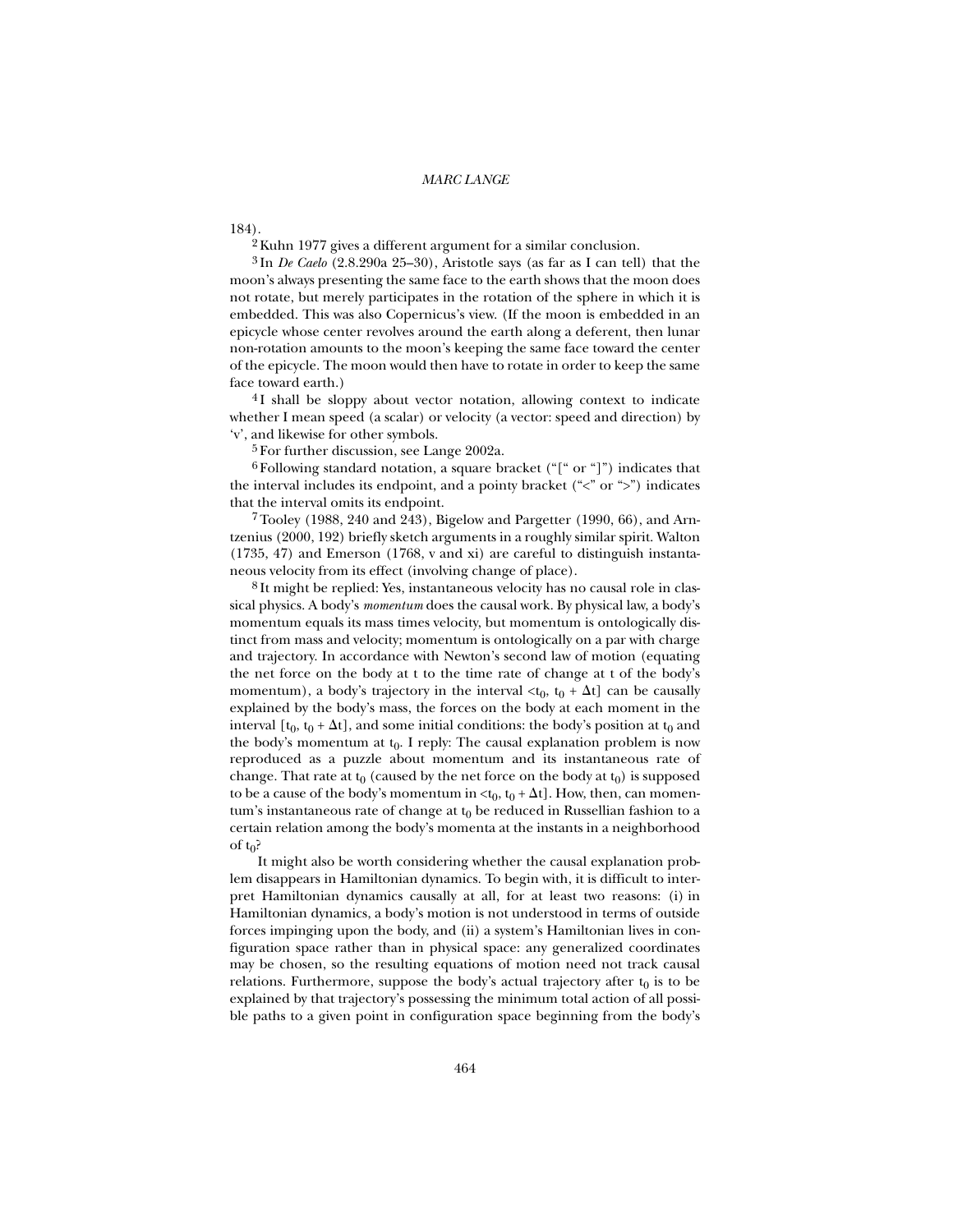initial condition, which includes its instantaneous  $v(t_0)$ . Suppose also that  $v(t_0)$  is reduced in Russellian fashion to a certain relation's holding among the points in the body's trajectory in a neighborhood of  $t_0$ . Then the body's actual trajectory after  $t_0$  must be a cause of itself. (Thanks to Ori Belkind for this last point.)

<sup>9</sup>I intend this principle to be indifferent to whether  $e$  is a fact or an event, and likewise for the other causal relata. I also leave it open whether *A*, *B*, etc. are intrinsic or relational properties.

 $10$ The presupposition that a relation's holding is a cause only if the relata are acknowledges relationships as able to be causes. Some philosophers contend that only intrinsic properties (perhaps along with spatiotemporal relations) can be causally relevant. Sometimes this appears as the view that only events can be causes and that events are predominantly intrinsic. (See, for example, Lewis 1986, 262.) I want my argument against Russell's reductive account of instantaneous velocity to remain independent of any such controversial premises. However, those who are willing to embrace such premises could put the causal explanation problem in this way: On the reductive view, a body's  $v(t_0)$  is not an intrinsic property of the body at  $t_0$ . So a body's having a given instantaneous velocity at  $t_0$  is not an event. It therefore cannot be a cause of the body's subsequent trajectory.

11Tooley (1988, 243) considers and rejects this alternative, though he seems to think that it succeeds at least in avoiding the causal explanation problem.

<sup>12</sup> I shall consider a different interpretation of Bigelow and Pargetter's argument near the close of the paper.

 $13$  At this point, one might be tempted to offer this objection to the derivative-from-below proposal. On that proposal, body *a* does not qualify as having non-zero classical instantaneous velocity until it has moved a bit from the location it occupies at t=0 (so that its trajectory's time-derivative from below is nonzero). Until it has moved some distance, its classical instantaneous velocity (on the derivative-from-below proposal) must still be zero. But if it must change its position *before* it can be said to have non-zero velocity, then that change in position cannot be explained by its having non-zero velocity then; it must move while its velocity is still zero! If body *a* must move before it has non-zero velocity, but body *a* must have non-zero velocity before it can move, then body *a* can never be put in motion.

However, this objection is ill conceived. There is no first moment after t=0; at each moment after t=0, there are earlier moments after t=0. The derivative-from-below proposal entails that at each moment after t=0, body *a* has non-zero classical instantaneous velocity in virtue of its positions at earlier moments after t=0. For any time T at which body *a* occupies a position other than its pre-collision location, there are earlier moments at which it also does so, giving it a non-zero instantaneous velocity at T on the derivative-frombelow proposal. There is a last moment at which it occupies its pre-collision location, and at that moment (namely, t=0), its velocity (on the derivativefrom-below proposal) is zero. But at each later moment, it has non-zero velocity (on the derivative-from-below proposal) and it has moved from its pre-col-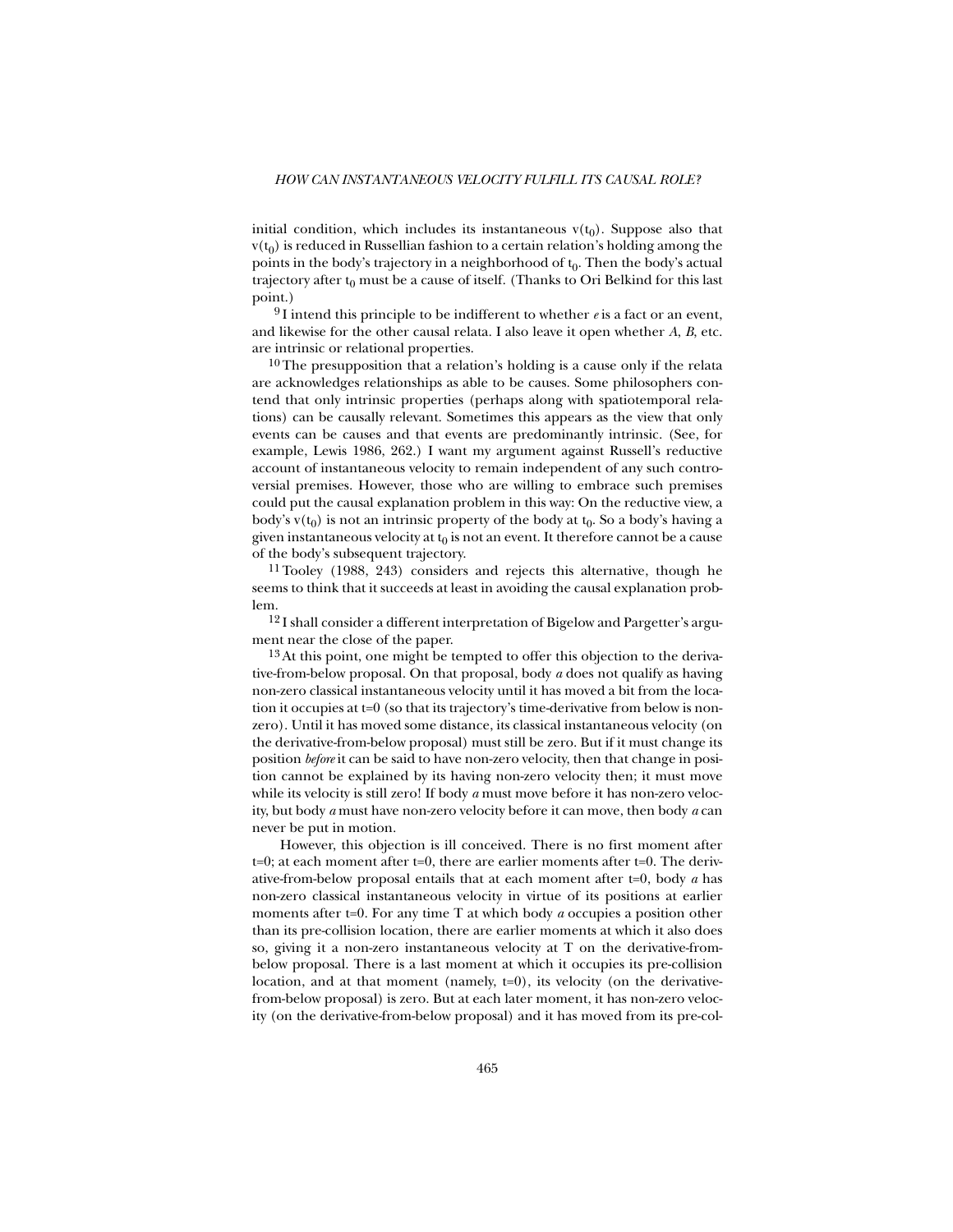lision location. It does not have to move before the first moment when it has non-zero velocity because there is no first such moment.

14At least not in the standard sense of integration. There is a mathematical device for representing such an acceleration—the "delta function," which is actually not a function. It is a functional. Whereas a function associates a number with a number, a functional associates a function with a number. The delta "function" can be integrated, but this fact is largely a matter of notational convention, since it involves using the integration sign to represent an operation that is not standard integration, but rather anti-differentiation "in the distributional sense." Although this procedure for manipulating the delta function is mathematically rigorous, it is difficult to see how it would allow instantaneous acceleration in a momentary collision to play anything like its traditional causal role. As Zemanian says, "One cannot assign instantaneous values to a distribution, and consequently the problem of physically interpreting such values does not arise" (1965, 2). This observation may comfort a mathematician, but it does not encourage us to use the delta function to understand instantaneous acceleration within a causal interpretation of classical physics.

15This fact inspires one argument that classical mechanics should not be interpreted causally.

16 My objection to such an idealization may appear less querulous when it is borne in mind that the infinite forces required by momentary collisions have typically been viewed with extreme suspicion by physicists who interpret classical physics in traditional causal terms. (See, for instance, Thomson and Tait 1888, 1.)

17There are continuous curves that are nowhere differentiable, such as the Blancmange function (see Spivak 1980, 144–45 and 474–75). Some philosophers might contend that intuitively, a body pursuing such a trajectory can possess an instantaneous velocity everywhere, even though Russell's reductive account dictates that the body has no instantaneous velocity anywhere. However, although such a trajectory is continuous, any finite interval along it contains infinitely many points like the ramp function's t=0. Hence, like the ramp function, the Blancmange function cannot be a body's trajectory in classical physics (interpreted causally).

18 Unless (as John Carroll pointed out to me) we are discussing a body's  $v(t_0)$  where  $t_0$  is the first moment of time (if classical physics permits time to have a first moment).

<sup>19</sup> For discussion of analogous continuity principles regarding energy and momentum, and their importance in the development of electromagnetic field theory, see Lange 2002a.

 $20$  Strictly speaking, the body consisting of the bullet and block existed—in two detached parts—even *before* the collision. Any system of bodies functions in classical physics as a single body, the trajectory of its center of mass governed by Newton's second law of motion. So strictly speaking, there are no newly created bodies in classical physics. The time-derivative at  $t_0$ , taken from below, of the bullet-block system's center of mass is the "new" body's velocity  $t_0$ .

<sup>21</sup> Likewise, this principle entails that a body's v(t<sub>0</sub>) cannot be a cause of its change of position between  $t_0$  and  $(t_0 + \Delta t)$  unless v( $t_0$ ) is either a cause of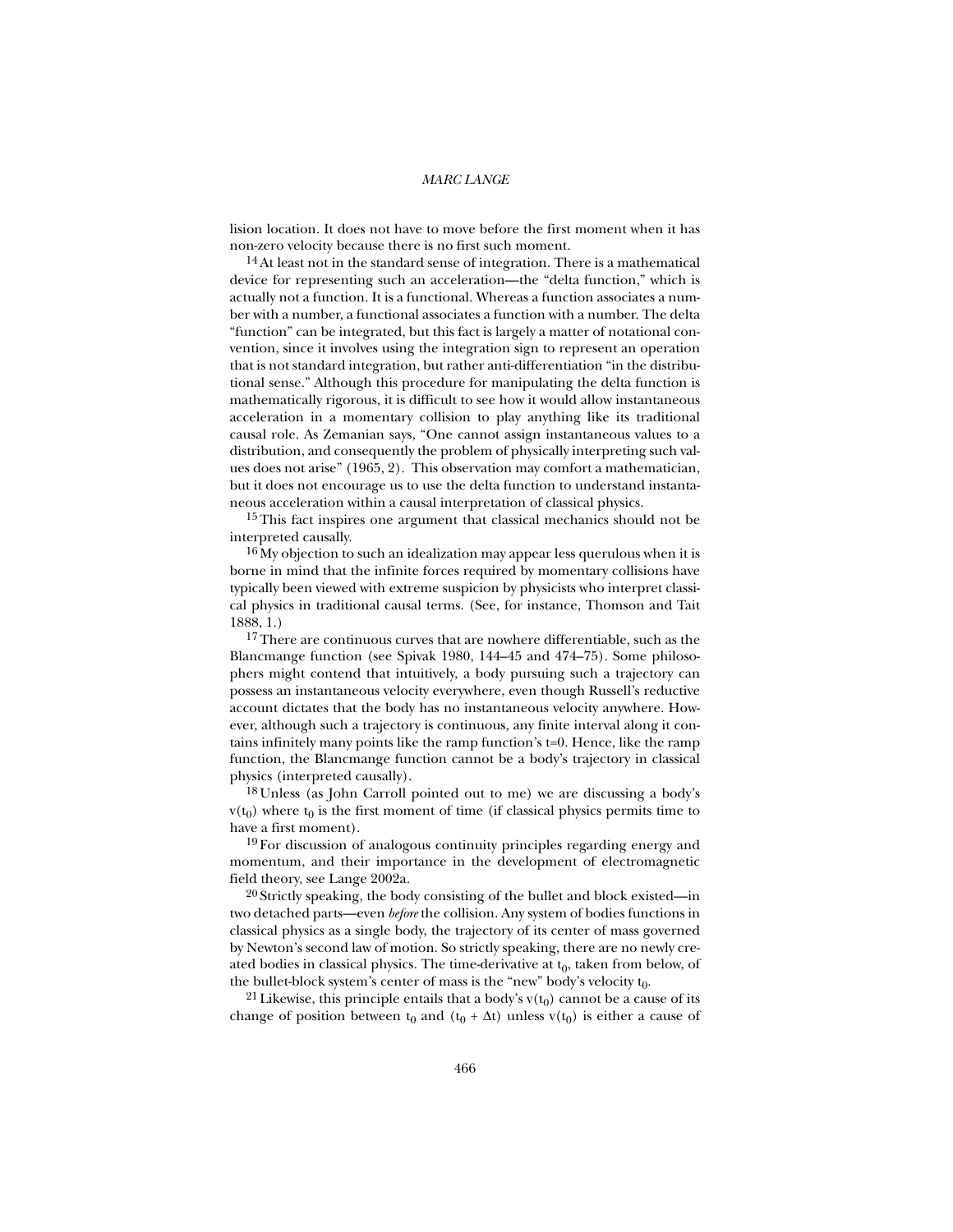$x(t_0)$  or a cause of  $x(t_0 + \Delta t)$ .

22 Even if backwards causation is admissible in exotic cases, this is not an exotic case. Note also that E at a given location and the body's occupying that location  $x(t_0)$  at  $t_0$ , along with the body's mass and charge (and perhaps the absence of other forces), form a *complete* cause of  $a(t_0)$ . Presumably, then, if  $a(t_0)$  is a relation's holding, then *each* relatum must have some member of the complete cause as a cause. But it is difficult to see how this can be.

23Among those who have defended views roughly along these lines are Blackburn (1990), Broad (1933, 1:269–72), Foster (1982, 66–67), Langton (1998, 176), Lewis (unpublished), Mackie (1973, 150–52), Mumford (1998, 132–33), Poincaré (1902/1952, 161), Price (1953, 322), and Worrall (1989).

24 For a critique of this view of electric charge, see Lange 2002a, 86–90.

25 Of course, essentialists such as Ellis and Shoemaker disagree with the traditional view. For discussion, see my 2004.

26Tooley (1988, 238–39) defines "velocity" as whatever property stands in such relations. On Tooley's view, though, it is not essential to whatever property in fact stands in these relations that it does so. That property merely qualifies as velocity in virtue of standing in these nomological relations.

<sup>27</sup> For example, a body manifests no fragility by breaking apart when shaken around, if the shaking causes a massive quantity of TNT to explode. A good deal more could be said about this, but none of that is relevant to our concerns here.

28 For example, a world operating according to classical physics (interpreted causally) contains no field that affects trajectory by automatically making any body located within it move at a uniform 2 cm/s, since such a field would sometimes have to produce an instantaneous, finite change in a body's velocity, and as we saw in connection with collisions, this cannot be accommodated within classical physics (interpreted causally).

 $29$  Perhaps the circularity can be avoided by defining the body's having uniform velocity in the interval [t<sub>0</sub>, t<sub>0</sub> +  $\Delta t$ ] not as the body's having the same instantaneous velocity at each moment in this interval (which creates circularity if "uniform velocity" appears in the definition of "instantaneous velocity"), but rather as the quantity  $[x(t_2) - x(t_1)] / [t_2 - t_1]$  being the same for every two distinct moments  $t_1$  and  $t_2$  in the interval. This may even be Maclaurin's strategy. (The two definitions of uniform velocity are equivalent in a possible world operating according to classical physics, interpreted causally, only because instantaneous velocity there is always differentiable, as we have seen.) But were the body moving uniformly (by this definition) in  $[t_0, t_0 + \Delta t]$ , would its  $v(t_0)$  be what it actually was? I see nothing to guarantee it, and this spoils the proposed definition of  $v(t_0)$ , as I suggest in the next paragraph.

30This is so even if the world's laws give a body a very large chance of behaving classically and only a tiny chance of having its subsequent trajectory fixed randomly. Notice also that even in this possible world, the logical truths I gave in section 3 (that certain integral equations hold *if* the body has a well-defined trajectory, instantaneous velocity, and instantaneous acceleration) are true because no body has a well-defined instantaneous velocity.

Consider instead an occasionalist world where God decides where each